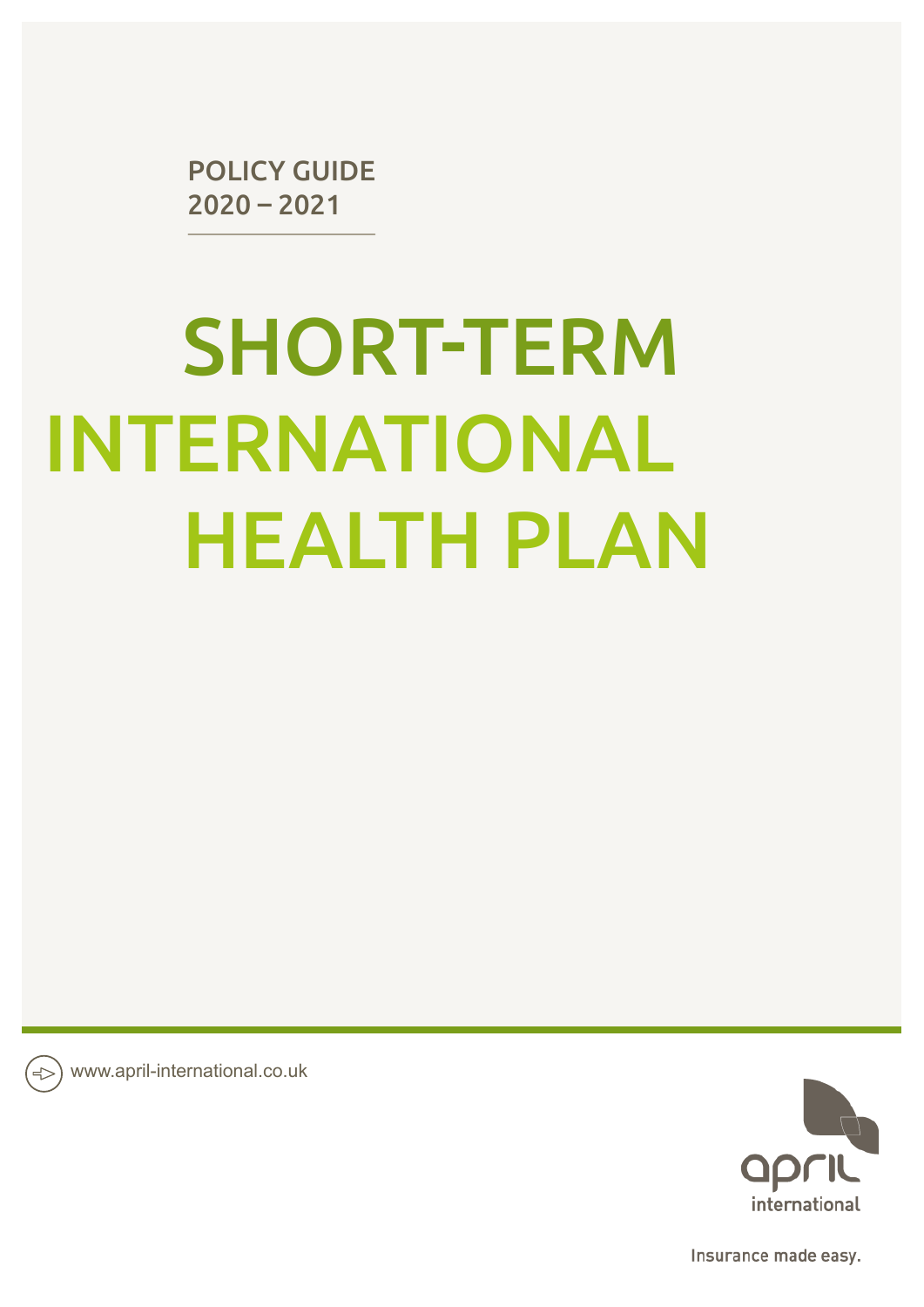# **SHORT-TERM INTERNATIONAL HEALTH PLAN**

**POLICY GUIDE 2020 - 2021** 

april international

Insurance made easy.

# **CONTENTS**

| 1. |     |  |
|----|-----|--|
| 2. |     |  |
|    |     |  |
|    |     |  |
|    |     |  |
|    |     |  |
|    |     |  |
|    |     |  |
|    |     |  |
|    |     |  |
|    |     |  |
|    |     |  |
|    |     |  |
|    |     |  |
|    |     |  |
|    |     |  |
|    |     |  |
| 3. |     |  |
| 4. |     |  |
|    |     |  |
| 5. |     |  |
| 6. |     |  |
|    |     |  |
| 7. |     |  |
|    |     |  |
|    |     |  |
|    |     |  |
|    |     |  |
| 8. |     |  |
|    |     |  |
|    |     |  |
|    | 8.3 |  |
|    | 8.4 |  |
|    | 8.5 |  |
|    | 8.6 |  |
|    | 8.7 |  |
|    |     |  |
|    |     |  |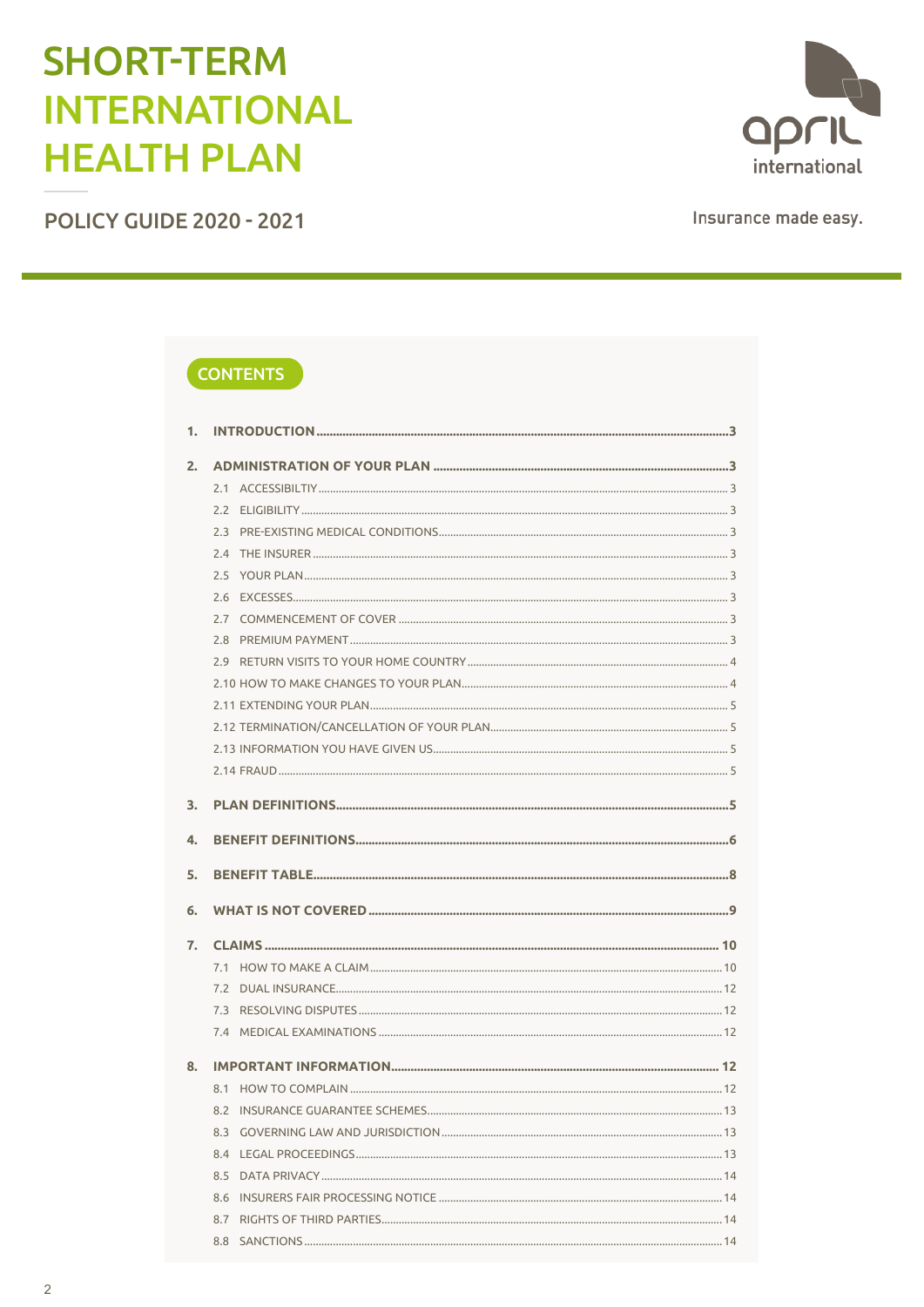# 1. INTRODUCTION

Welcome to April International UK. The Short-Term International Health **Plan** is provided by **us** acting on behalf of the **Insurer**. The contract between **you** and **us** includes **your Application Form**, this Policy Guide and **your Certificate** of Insurance. **You** must read this Policy Guide in conjunction with **your Certificate** to ensure that **you** understand the cover **we** are providing and that it meets **your** requirements.

The **Plan** will only pay for eligible **treatment** for the **benefits**  shown on **your Certificate** received within the period of cover shown on **your Certificate. Benefits** are limited to **reasonable and customary charges** (as determined by **us**) in the area where **treatment** is provided. **Your Plan** provides cover for the **benefits** shown on **your Certificate**, and not necessarily for all the **benefits** defined in this Guide. The **benefits** are fully explained in the **Benefits** Definitions section of this guide. **We** cannot pay any **benefit** if **your Plan** is not in force or the premiums are not paid up to date at the time **you** have **your treatment**.

**Your Plan** is not intended to provide cover for the **treatment** of medical conditions that are in existence before **your Plan start date**. These are called **Pre-existing Medical Conditions** and are fully explained in the **Plan** Definitions.

Words written in **bold** are important and have a specific meaning relevant to this Policy Guide. These words are clearly explained in the **Plan** and **Benefit** Definitions.

**We** are committed to providing the highest level of customer service and **we** aim to be clear, fair and accurate in **our** communications with **you**. **You** can contact **us** if **you** need further clarification about **your Plan**, or if **you** would like to inform **us** of any changes in **your** personal circumstances. **You** must tell **us** if **you** change **your country of residence**, correspondence address or any other important personal information. **We** will do all **we** can to help **you** and **your dependants** when **you** need to use **your Plan**.

**APRIL International UK Limited** Minster House 42 Mincing Lane London EC3R 7AE United Kingdom

**Telephone:** +44 (0) 203 418 0470 **Fax:** +44 (0) 207 118 1178 **Email:** info@april-international.co.uk

# 2. ADMINISTRATION OF YOUR PLAN

#### **2.1 ACCESSIBILTIY**

Upon request **we** can provide Braille, audio or large print versions of the **Plan** and associated documentation. If **you** require an alternative format **you** should contact **us**.

# **2.2 ELIGIBILITY**

The Short-Term International Health Plan (the **Plan**) is designed for individuals of any nationality living, travelling or working outside of their **Home Country** on a temporary basis.

The **Plans** are not available if **you** are living, travelling or working in the USA or Caribbean.

The **Plans** are not available to persons or in countries where it would breach any sanction, prohibition or restriction imposed by law or regulation.

The maximum age **you** can apply for a **Plan** is 70.

If the main applicant is a child under the age of 18, **we** will charge the young adult premium rate (age 18-30).

The **Plan** can be purchased for a minimum of one month and a maximum of 12 months. Cover must be purchased in whole months **You** may apply for cover on behalf of **your** spouse/partner and/or on behalf of **your** (un) married children (including step-children, foster children and legally adopted children) providing that they are aged less than 24 years old.

# **2.3 PRE-EXISTING MEDICAL CONDITIONS**

The **Plan** is not intended to provide cover for medical conditions that have been in existence in the two years immediately prior to the **start date** of **your Plan**. Any medical condition that is already in existence will not be eligible for cover. These are known as **preexisting medical conditions** and are defined later in this guide.

If **you** purchase a **Plan** of more than three months duration and **you** are aged less than 50 years, **you** will be eligible to purchase the **Pre-existing Condition Cover benefit** for an additional premium. This **benefit** will provide cover for acute episodes of existing medical conditions only whilst outside **your Home Country** and up to the limit shown on **your Certificate**. There is no cover available for the maintenance (regular tests, check-ups, prescription drugs) of the existing medical conditions.

#### **2.4 THE INSURER**

The **Insurer** of **your Plan** is XL Catlin Insurance Company Limited, Catlin Underwriting Agencies Limited or XL Insurance Company SE, as displayed on **your Certificate**.

#### **2.5 YOUR PLAN**

**You** will be covered for the **Plan** and period of cover that **you** have selected on **your Application Form**. **Your dependants** must be covered under the same **Plan** as **you**. Only **benefits** outlined under the **Plan you** have selected will be available to **you**/**your dependants** and will be shown on **your Certificate(s)**.

If **you** have selected and paid the additional premium for the **Out of Area Extension** or **Pre-existing condition Cover Benefit** on **your Application Form**, these will be shown on **your Certificate**. **Dependants** must also be covered for these additional benefits.

**You** can select the currency of **your Plan**. The **Plan** is available in Pounds Sterling, US Dollars and Euros. The currency selected by **you** will apply to the premium due and **benefit** limits displayed on **your Certificate**.

The **Plan** provides cover on a Worldwide basis, whilst outside **your Home Country**, excluding the USA and the Caribbean. If **you** have purchased a **Plan** of more than 3 months duration **you** will be eligible to purchase, for an additional premium, the **Out of Area Extension Benefit**. This provides cover in the USA and the Caribbean for a maximum period of 30 days in the **Certificate period** for **accidents** and emergency medical conditions only.

# **2.6 EXCESSES**

An **excess** applies to some **Plan benefits** and these are shown on **your Certificate**.

An **excess** will be the fixed amount of costs to be paid by **you**. Any **excess** will be applied per **claim** and will be stated on **your Certificate**. The **excess** is individually applied to each person named on a **Certificate**. **You** will be reimbursed for eligible **treatment** costs that exceed the **excess** shown on **your Certificate**.

# **2.7 COMMENCEMENT OF COVER**

**You/your dependants'** cover can start once **we** have accepted **your Application Form** and **your** premium payment has been received by **us**.

**Your Start Date** will be shown on **your Certificate**(s). **Your Start Date** must be within 30 days from the date that **you** signed **your Application Form**.

**You** will receive a **Certificate** for each person named on the **Application Form**.

#### **2.8 PREMIUM PAYMENT**

The base currency of the **Plan** is Pounds Sterling. Premiums can be paid in Pounds Sterling, US Dollars or Euros. Premiums must be paid in the currency selected on **your Application Form**.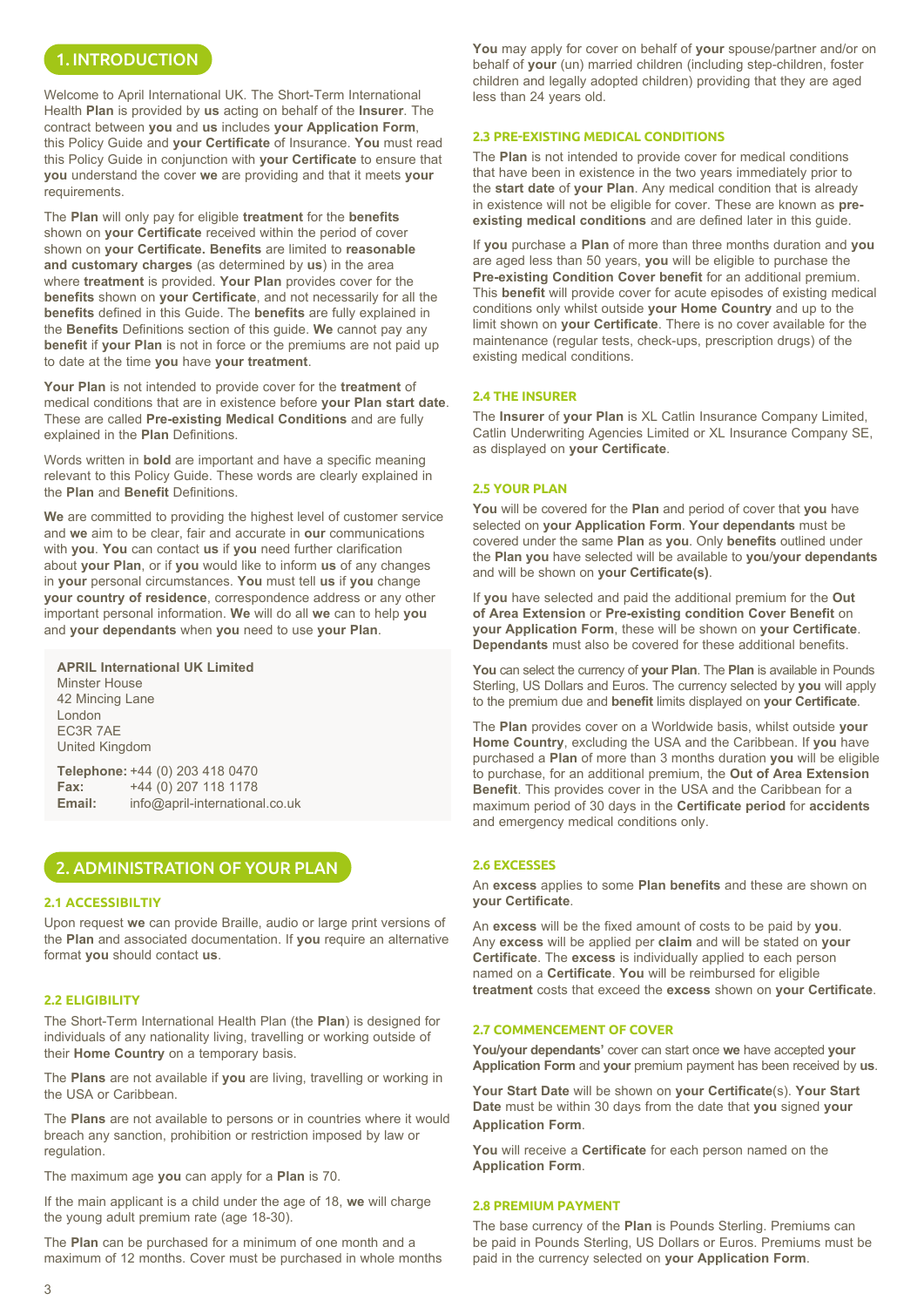The premium for the whole duration of your Plan must be paid before or on the **Start Date** of the **Plan**.

Premiums can be paid by bank transfer, or by credit/debit card (Visa/MasterCard/American Express). If **you** pay **your** premium by bank transfer, the premium must be submitted to the currency bank account detailed on the **Application Form** that matches the selected currency of **your Plan**. All charges for making a bank transfer must be paid by **you**. **We** will only pay for any charges that occur for receiving the funds into **our** bank account.

**Your Plan** will start from the day **we** receive the premium payment, or the date specified by **you** on **your Application Form,** provided that the premium is received by **us** before the specified date. If **you** apply for the **Plan** through **our** website, the **Plan** will start on the date the premium transaction is successful or on a future date specified by **you**.

If **your Country of Residence** falls within an area where **we** are required to collect Insurance Premium Tax (IPT) or local government tax, this will be charged in addition to the premium due under **your Plan**.

**2.10 HOW TO MAKE CHANGES TO YOUR PLAN**

**We** will inform **you** prior to the payment due date of **your Plan** if **you** are required to pay Insurance Premium Tax.

If a premium payment transaction is declined by **your** card provider, **we** will advise **you** in writing, by email or telephone. **You** must promptly contact **your** card provider to resolve the issue or provide another method of payment.

# **2.9 RETURN VISITS TO YOUR HOME COUNTRY**

**Home Country Cover** is available during temporary visits to **your Home Country** except if **your Home Country** is the USA or Caribbean, up to a maximum aggregate of 30 days between two stays in **your Country of Residence**. Cover is only available in the **Home Country** for emergency medical conditions or acute episodes of covered medical conditions.

The **benefits** listed under **Evacuation and Repatriation** in the **Benefit** Table are not available whilst **you** are temporarily in **your Home Country**.

|                                                   | <b>WHAT ACTION YOU WILL NEED TO TAKE</b>                                                                                                                                                                                                                                                                                                                                                                                                                                                                                                                         | <b>WHAT ACTION WE WILL TAKE</b>                                                                                                                                                                                                                                                                                                                                                                                                                                                                                                                                                                                                                                                                                                           |  |
|---------------------------------------------------|------------------------------------------------------------------------------------------------------------------------------------------------------------------------------------------------------------------------------------------------------------------------------------------------------------------------------------------------------------------------------------------------------------------------------------------------------------------------------------------------------------------------------------------------------------------|-------------------------------------------------------------------------------------------------------------------------------------------------------------------------------------------------------------------------------------------------------------------------------------------------------------------------------------------------------------------------------------------------------------------------------------------------------------------------------------------------------------------------------------------------------------------------------------------------------------------------------------------------------------------------------------------------------------------------------------------|--|
| <b>Change to Contact Details</b>                  | If any of your contact details change, you must<br>provide us with your new contact details as soon as<br>practicably possible.                                                                                                                                                                                                                                                                                                                                                                                                                                  | We will confirm receipt of the changes and update<br>our records                                                                                                                                                                                                                                                                                                                                                                                                                                                                                                                                                                                                                                                                          |  |
| <b>Change in Country of</b><br><b>Residence</b>   | You must advise us in writing or by email if you will<br>be changing your main Country of Residence and<br>provide us with your new contact details within 30<br>days. There are some countries where the Insurer may<br>not be able to provide cover for regulatory or insurance<br>licensing regulations. If the Insurer is unable to<br>continue the contract, they will provide protection for 90<br>days from the date of change of residence or the end<br>of Certificate period, whichever is sooner, after which<br>the policy will automatically lapse. | We will confirm our acceptance of the change and<br>update our records accordingly.                                                                                                                                                                                                                                                                                                                                                                                                                                                                                                                                                                                                                                                       |  |
| <b>Permanent Return to Home</b><br><b>Country</b> | You must advise us in writing or by email if you will<br>be permanently returning to your Home Country                                                                                                                                                                                                                                                                                                                                                                                                                                                           | Cover will be cancelled from the date that you<br>permanently return to your Home Country, or<br>once you have been in your Home Country for a<br>period of 30 consecutive days during a Certificate<br>period. If no claims have been made by you/your<br>dependants during the Certificate period, we will<br>calculate a proportionate refund of the premium<br>paid from the date we cancel cover until the end of<br>the Certificate period. An administration charge<br>of £50/\$75/€65 will be deducted from any refund<br>due to you. If the proportionate refund calculation<br>is less than the administration charge then no<br>refund will be provided. The premium will be<br>refunded using the original method of payment. |  |
| <b>Death of a Dependant</b>                       | Please notify us as soon as practicably possible if<br>a dependant on your Plan dies. You may need to<br>provide us with details related to their death and<br>a copy of the death certificate. If your dependant<br>died outside their Home Country and Repatriation<br>or Local Burial is required, please contact the<br>Assistance Company as soon as practicably<br>possible.                                                                                                                                                                               | If Repatriation or Local Burial benefit is shown<br>on the Certificate, the Assistance Company will<br>help with making these arrangements.<br>If no claims have been made by you/your<br>dependants during the Certificate period and<br>the Repatriation or Local Burial benefit has<br>not been used, we will calculate a proportionate<br>refund of the premium paid from the date of<br>death until the end of the Certificate period.<br>The premium will be refunded using the original<br>method of payment. If the main applicant dies and<br>dependants are included in the Plan, the Plan will<br>continue until the end of the Certificate Period.                                                                            |  |
| In the Event of your Death                        | In the event of your death, we will need to be notified<br>as soon as practicably possible by <b>your</b> next of kin<br>or legal representative. Information regarding the<br>circumstances surrounding your death should also<br>be provided and a copy of the death certificate may<br>be required. If you died outside your Home Country<br>and Repatriation or Local Burial is required, the<br>Assistance Company should be contacted as soon<br>as practicably possible.                                                                                  |                                                                                                                                                                                                                                                                                                                                                                                                                                                                                                                                                                                                                                                                                                                                           |  |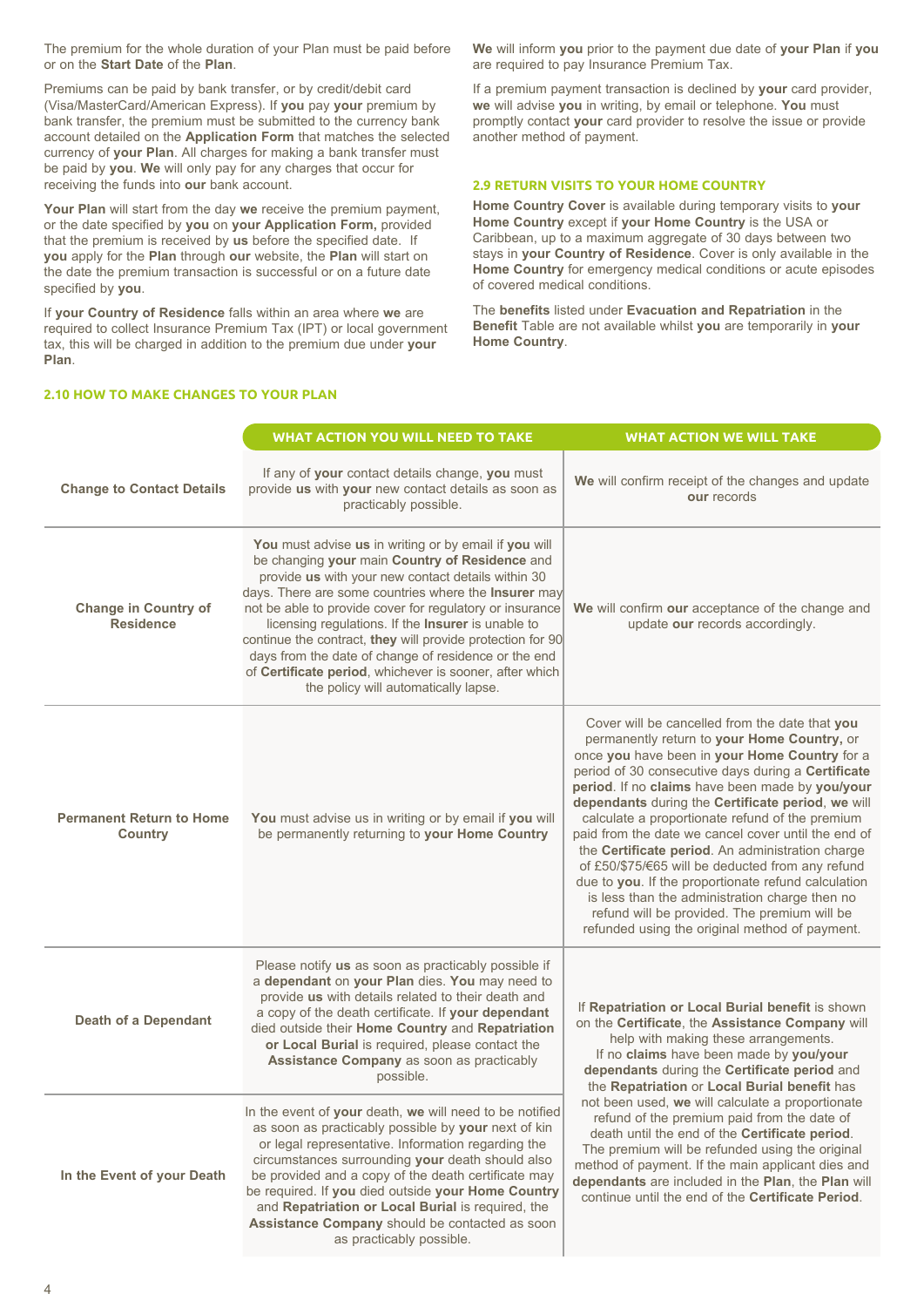### **2.11 EXTENDING YOUR PLAN**

**You** can apply for an **Extension of Cover** to **your Plan,** for a maximum period of 6 months**,** before **your Expiry Date** if **your** trip has not finished. Only one **Extension of Cover** will be allowed and it will be subject to the terms and conditions of the **Plan** and the premiums in force at the time of **your Expiry Date**. The maximum total period of cover allowed under the **Plan** is 18 months.

**We** will send **you** a reminder by email that **your Plan** is due to expire. It is **your** responsibility to contact **us** if **you** require an **Extension of Cover**.

**You** must contact **us** prior to **your Expiry Date** if **you** wish to apply for an **Extension of Cover** to **your Plan** and notify **us** if there has been any change in **your** circumstances.

**We** must receive **your** full premium including any taxes where applicable for the **Extension of Cover** prior to the **Expiry Date** of **your Plan**.

**You** must pay the full premium for the **Extension of Cover** by bank transfer, through **our** online premium payment facility or by credit/debit card (Visa/MasterCard/American Express). All charges as a result of making a bank transfer must be paid by **you**. **We** will only pay for charges that occur for receiving the funds into **our** bank account.

If **you** elect to pay **your** premium using **our** online renewal payment facility **you** must do so by using an acceptable credit/debit card (Visa/ MasterCard/American Express).

**You** will receive a **Certificate** of Insurance for each person covered under **your Plan** once **we** have received the premium payment for the **Extension of Cover**.

# **2.12 TERMINATION OR CANCELLATION OF YOUR PLAN**

If after purchasing **your Plan**, **your** trip is cancelled prior to the **start date** of **your Plan** and **you** wish to cancel the cover, **you** must notify **us** in writing or by email prior to the **start date**. **We** will cancel the **Plan** and provide **you** with a full refund of the premium paid.

If **you** wish to cancel **your Plan** after the **start date**, it may be cancelled during the **Cooling off Period** if **you** provide notice to **us** in writing or by email within 14 days from the **start date**. **We** will give **you** a full refund of the premium paid, providing that no **claim** has been made on **your Plan**.

If **you** wish to cancel **your Plan** after the **cooling off period**, you must notify us of **your** request to cancel the **Plan** in writing or by email. **We** will only cancel the **Plan** from the date that the request is received by **us** and cannot accept any request for cancellation dates that are before the receipt date. If no **claims** have been made by **you/your dependants** during the **Certificate period**, **we** will calculate a proportionate refund of the premium paid for the **Certificate period**. An administration charge of £50/\$75/€65 will be deducted from any refund due to **you**. If the proportionate refund calculation is less than the administration charge, then no refund will be provided.

If **you** decide to return to **your Home Country** following an approved **Emergency Medical Evacuation**, **your Plan** will automatically be cancelled after 30 days of returning to **your Home Country**.

**We** are entitled to cancel **your Plan,** if there is a valid reason to do so, including for example:

- (i) any failure by **you** to pay the premium; or
- (ii) a change in risk which means **we** can no longer provide **you** with insurance cover; or
- (iii) non-cooperation or failure to supply any information or documentation **we** request, such as details of a **claim**;

by giving **you** fourteen (14) days' notice in writing. Any return of premium due to **you** will be calculated at a proportional daily rate depending on how long the **Plan** has been in force unless **you** have made a **claim** in which case the full annual premium is due.

#### **2.13 INFORMATION YOU HAVE GIVEN US**

In deciding to accept this **Plan** and in setting the terms including premium **we** have relied on the information which **you** have provided to **us**. **You** must take care when answering any questions **we** ask by ensuring that any information provided is accurate and complete.

If **we** establish that **you** deliberately or recklessly provided **us** with untrue or misleading information **we** will have the right to:

- (a) treat this **Plan** as if it never existed;
- (b) decline all **claims**; and
- (c) retain the premium.

If **we** establish that **you** carelessly provided **us** with untrue or misleading information **we** will have the right to:

- (i) treat this **Plan** as if it never existed, refuse to pay any **claim** and return the premium **you** have paid, if **we** would not have provided **you** with cover;
- (ii) treat this **Plan** as if it had been entered into on different terms from those agreed, if **we** would have provided **you** with cover on different terms;
- (iii) reduce the amount **we** pay on any **claim** in the proportion that the premium **you** have paid bears to the premium **we** would have charged **you**, if **we** would have charged **you** more.

**We** will notify **you** in writing if (i), (ii) and/or (iii) apply.

If there is no outstanding **claim** and (ii) and/or (iii) apply, **we** will have the right to:

- (1) give **you** thirty (30) days' notice that **we** are terminating this Plan; or
- (2) give **you** notice that **we** will treat this **Plan** and any future **claim** in accordance with (ii) and/or (iii), in which case **you** may then give **us** thirty (30) days' notice that **you** are terminating this **Plan**.

If the **Plan** is terminated in accordance with (1) or (2), **we** will refund any premium due to **you** in respect of the balance of the **Certificate period**.

# **2.14 FRAUD**

If **you**, or anyone acting for **you**, makes a fraudulent **claim**, for example a loss which is fraudulently caused and/or exaggerated and/or supported by a fraudulent statement or other device, **we**:

- (a) will not be liable to pay the **claim**; and
- (b) may recover from **you** any sums paid by **us** to **you** in respect of the **claim**; and
- (c) may by notice to **you** treat this **Plan** as having been terminated with effect from the time of the fraudulent act.

If **we** exercise **our** right under (c) above:

- (i) **We** shall not be liable to **you** in respect of a relevant event occurring after the time of the fraudulent act. A relevant event is whatever gives rise to **our** liability under this **Plan** (such as the occurrence of a loss, the making of a **claim**, or the notification of a potential **claim**); and.
- (ii) **We** need not return any of the premium paid.

# 3. PLAN DEFINITIONS

**ACCIDENT** means any sudden and unforeseen event occurring during **your Certificate period**, resulting in bodily injury to **you**, the cause or one of the causes of which is external to **your** own body and occurs beyond **your** control.

**APPLICATION FORM** is the form that **you** complete for **you/your dependants** prior to the **start date** of **your Plan**.

**AREA OF COVER** means Worldwide excluding the USA and Caribbean. The Caribbean includes Anguilla, Antigua, Aruba, Bahamas, Barbados, Bermuda, Bonaire, Cayman Islands, Cuba, Curacao, Dominica, Dominican Republic, Grenada, Guadalupe, Haiti, Jamaica, Martinique, Montserrat, Puerto Rico, St Kitts-Nevis, Saba, St Barthelemy, St Lucia, St Martin, St Vincent, Trinidad & Tobago, Turks & Caicos and Virgin Islands.

**ASSISTANCE COMPANY** is the Company who **you** must contact to obtain **pre-authorisation** of any **treatment** for **benefits** where this is stated in the **Benefit** Definition. The **Assistance Company** is operational 24 hours a day, 365 days a year.

**BENEFIT** means any **benefit** defined under the **Benefit** Definitions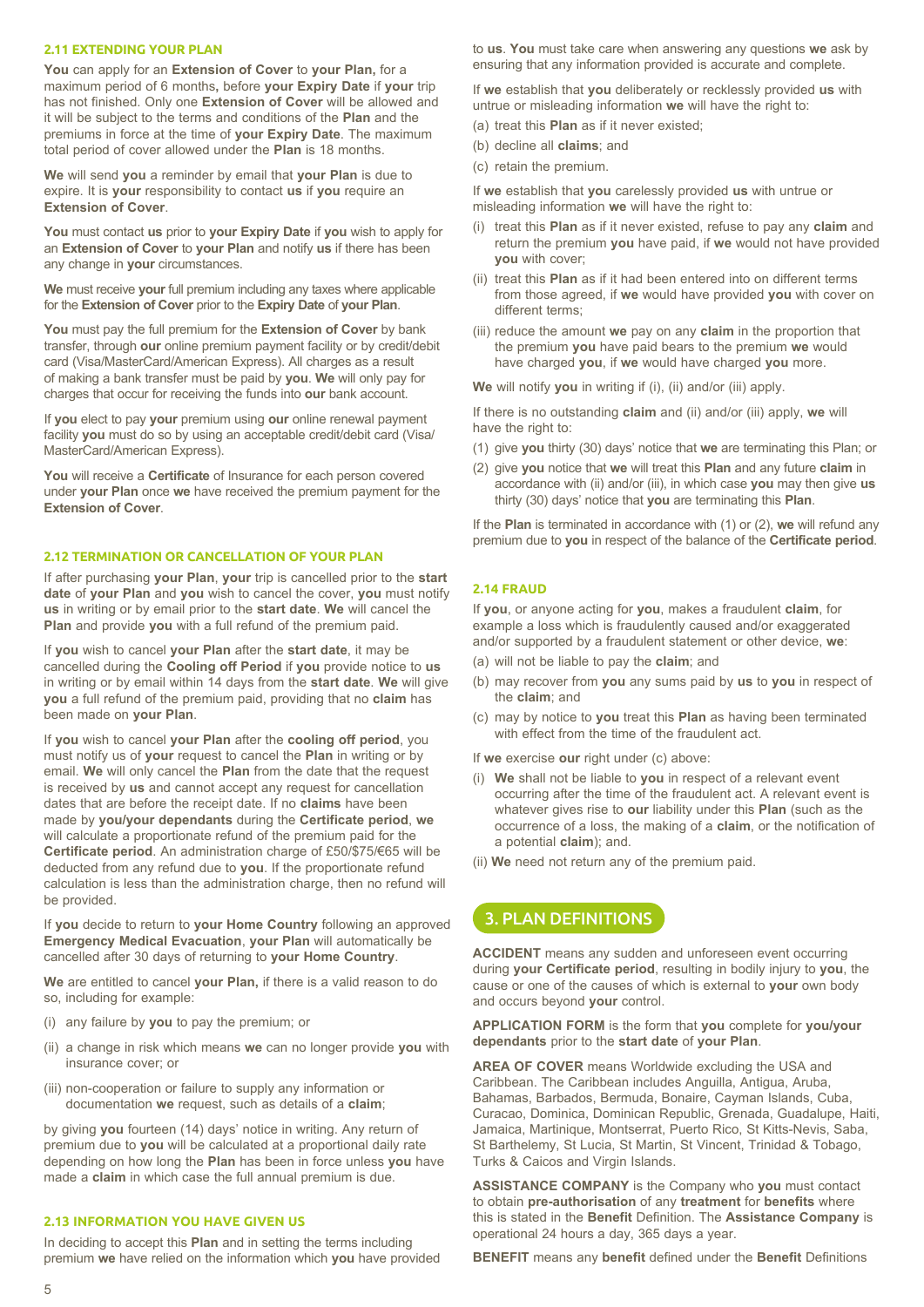section of this guide, shown in the **Benefit** Table and shown on **your Certificate**. Any **benefit** not shown on **your Certificate** is not covered.

**CERTIFICATE** is the **Certificate** of Insurance issued to **you** and/or **your dependants** and forms part of the contract between **you** and **us**. The **Certificate** should be read in conjunction with this Policy Guide.

**CERTIFICATE PERIOD** is the period of cover shown on **your Certificate**, unless **your** Certificate was cancelled by **you** or **us** prior to the **expiry date**.

**CLAIM** means a course of **treatment** to treat a diagnosed medical condition.

**COOLING OFF PERIOD** means the period of 14 days from the start of **your Plan**, during which **you** may decide that the **Plan** is not suitable for **your** requirements. If **you** provide notice to **us** in writing or by email that **you** wish to cancel **your Plan** from the **start date**, **we** will give **you** a full refund of the premium paid, provided that no **claim** has been made on **your Plan**.

**COUNTRY OF RESIDENCE** means the country that **you** have declared on your **Application Form** as the country which will be **your** main residence for the duration of **your Plan**. This is shown on **your Certificate** as the **Country of Residence**. **You** must tell **us** if **you** change **your** temporary/permanent **Country of Residence** within 30 days. The **Insurer** may accept the change with or without an amendment to the premium or terms and conditions. If the **Insurer** is unable to continue the contract, they will provide insurance protection for 90 days from the date of change of residence or the end of **Certificate period**, whichever is sooner, after which the policy will automatically lapse.

**DEPENDANT** means **your** spouse or partner, and also **your** (un) married children (including step-children, foster children and legally adopted children) providing that the child is not more than 24 years old at the **start date** of the **Plan**.

**EXCESS** means the portion of costs for which **you/your dependants** are liable for. The **excess** will be applied as specified on the **Certificate**.

**EXPIRY DATE** means the date that cover under **your Plan** ceases and is shown on **your Certificate**.

**EXTENSION OF COVER** is an additional period of cover that **you** can apply for prior to **your Expiry Date**. **You** can only apply for one **Extension of Cover** for a maximum period of six months, and the total period of cover available under the **Plan,** including any **Extension of Cover** is 18 months.

**HOME COUNTRY** means the country of which **you** hold a passport. Where **you** hold more than one passport the **Home Country** will be taken to mean the nationality which **you** have declared on **your Application Form**. **Your Dependants** will have the same **Home Country** as **you,** irrespective of their nationality.

**HOSPITAL** is any institution which is legally licensed as a medical or surgical **hospital** in the country in which it is located and whose main activities are not those of a spa, hydro clinic, sanatorium, nursing home, or home for the aged. It must be under the constant supervision of a resident **Physician**.

**INPATIENT** means when **you** are admitted to a **Hospital** for a period of not less than 24 hours.

**INPATIENT CARE** means the medical **treatment** provided to **you** when **you** are admitted as a registered **inpatient** in a **Hospital**.

**INSURER** means the **Insurer** of **your Plan** and will be shown on **your Certificate**.

**OVERALL AGGREGATE LIMIT** is the total combined limit of all **benefits** that may be claimed in any one **Certificate period** by **you**, and will be shown on **your Certificate**.

**PLAN** means the **Plan** which **you** have selected on **your Application Form** and **you** will be covered for the **Benefits** included in that **Plan** as shown on **your Certificate**.

**PHYSICIAN/THERAPIST** means a legally licensed medical practitioner/therapist recognised by the law of the country where **treatment** is provided and who, in rendering such **treatment**, is practising within the scope of his/her licensing and training.

**PRE-AUTHORISATION** means the procedure that **you** must follow for **treatment** received under the specified **Plan** benefits shown in the **Benefit** Table, and any **claim** that is likely to exceed £1,000/\$1,700/€1,400.

**PRE-EXISTING MEDICAL CONDITIONS** are any known medical conditions (or related conditions) that have, within a two year period immediately prior to the first **Start Date** of the **Plan**, one or more of the following characteristics:

- **>** It has been diagnosed.
- **>** It has needed medical **treatment** (including drugs, medication that can be purchased without a prescription, special diets, injections or other procedures or investigations).
- **>** Medical advice has been sought including routine medical examinations and check-ups.
- **>** Medical advice should have been sought if recognised clinical advice had been followed.
- **>** It has undiagnosed symptoms, whether recognised or not.

**REASONABLE AND CUSTOMARY CHARGES** means the charges that would typically be made for the treatment **you** receive in the location where **your treatment** is received. **We** will only pay up to the charges typically made for that **treatment** in that location. If there is any dispute relating to **reasonable and customary charges**, **we** will identify the amount typically charged by obtaining three quotations for the disputed **treatment** and **we** will settle costs based on an average of the three quotations.

**START DATE** means the date that **your Plan** originally commences.

**TREATMENT** means medical care and services provided to diagnose, relieve or treat an illness, disease or injury and/or dental care received by a qualified **Physician** or qualified Dental Practitioner.

**YOU/YOUR** means the person whose name appears on the **Certificate**.

**US, WE OUR** means April International UK Limited, acting on behalf of the **Insurer**. **We** outsource **our** 24 hour assistance service to a specialist organisation who acts on **our**/the **Insurer's** behalf.

# 4. BENEFIT DEFINITIONS

**ACCIDENT AND EMERGENCY ROOM TREATMENT** means **treatment** performed in a **hospital** casualty ward or emergency room immediately following an **Accident** or following the sudden onset of a serious medical condition.

**COMPASSIONATE HOME TRAVEL** means the cost of a return economy air ticket to **your home country** if a close family member dies during the **Certificate period**. A close family member means **your** spouse/partner, parent, mother-in-law, father-in-law, brother, sister, child (including (un) married child, step-child, foster-child and legally adopted child), grand-child or grandparent.

**COMPLEMENTARY THERAPIES** means consultations provided to **you** by registered and properly qualified Osteopaths, Chiropractors, Homeopaths and Acupuncturists. The **treatment** must be recommended and ordered by **your Physician**.

**DAYCARE TREATMENT** means any surgical or medical procedures that **you** receive which are provided on an **outpatient** basis but where **you** require a period of recovery in a **hospital** bed.

**DENTAL TREATMENT FOLLOWING AN ACCIDENT** is the **treatment** required to restore or replace **your** sound natural teeth lost or damaged in an **Accident** which takes place within 90 days of the **Accident**. This **benefit** does not provide cover for damage to teeth caused by biting or chewing.

**EMERGENCY DENTAL TREATMENT** means cover for dental inspection to relieve acute dental pain of sound natural teeth and any follow up visits required within 90 days of the initial dental inspection. Cover is only available if **you** have attended for dental inspection and concluded all required **treatment** in the one year period immediately prior to **your start date**, or immediately prior to claiming for this benefit, whichever is the later.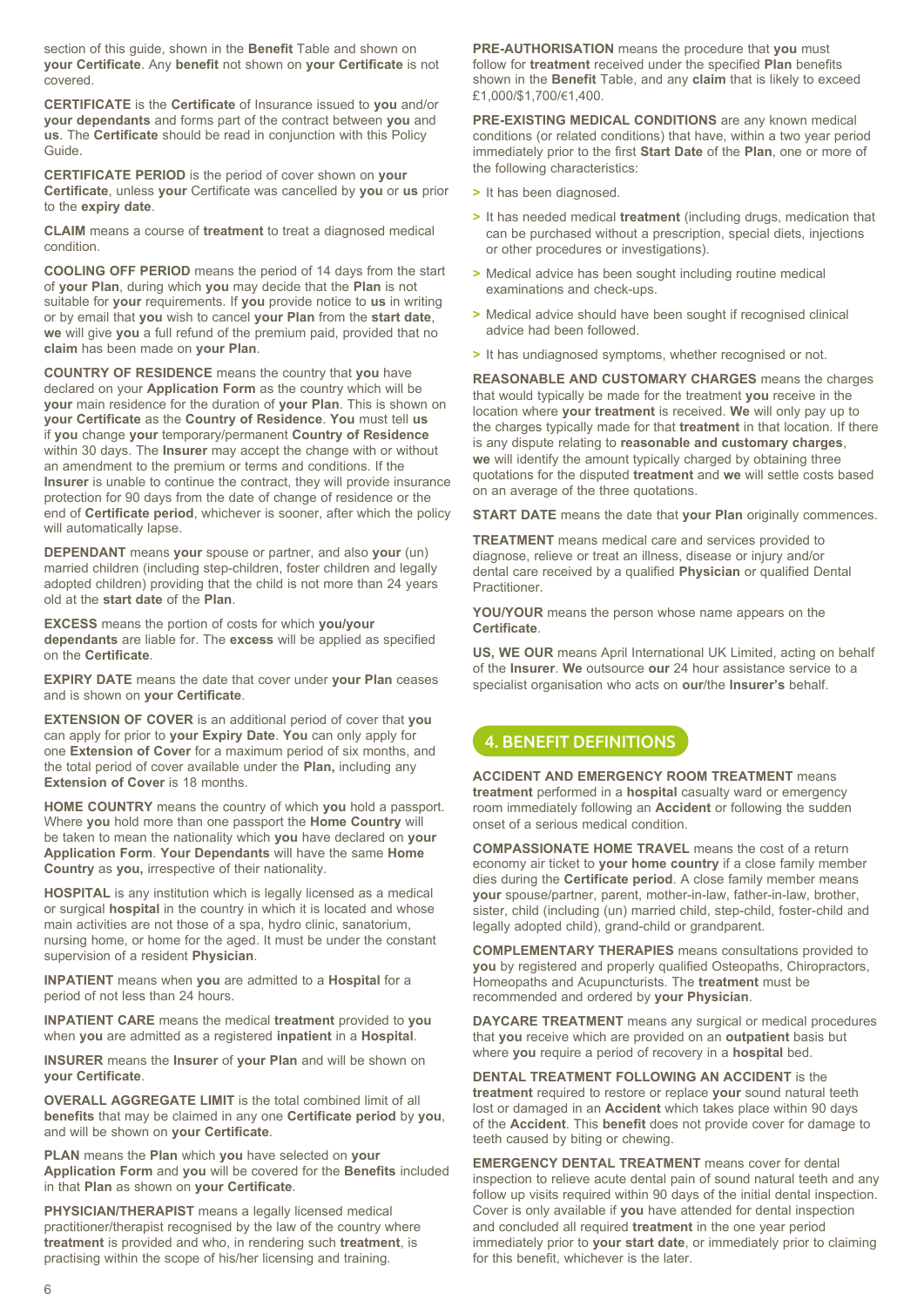**EMERGENCY NON-MEDICAL EVACUATION** means the costs of evacuation by any means of transportation to a place of safety or to **your Home Country** when, in the opinion of the crisis management specialist company, WorldAware, **your** life is in danger as a result of sudden political or civil unrest, or in the event of a natural disaster. A natural disaster is a major adverse event or force of nature that has catastrophic consequences such as earthquake, flood, forest fire, hurricane, tornado, tsunami and volcanic eruption.

**EMERGENCY MEDICAL EVACUATION** means the medically required expense of emergency transportation and medical care en route to transport **you**, if **you** have a critical medical condition to the nearest **Hospital** where appropriate care and facilities are available, and not necessarily to **your Home Country**. The **Assistance Company** should be contacted to approve and arrange all **Emergency Medical Evacuations**. In dire emergencies in remote or primitive areas where the **Assistance Company** cannot be contacted in advance, the **Emergency Medical Evacuation** must be reported as soon as possible. **We** will pay the transportation costs for one other person to accompany **you** on an **Emergency Medical Evacuation** where **Inpatient Care** is required following **Emergency Medical Evacuation**, or where the **Emergency Medical Evacuation** is for a child who is not more than 18 years old. If an **Emergency Medical Evacuation** is back to **your Home Country**, **your Plan** will automatically be cancelled after 30 days of returning to **your Home Country**.

**EMERGENCY MEDICAL EVACUATION – SUPPLEMENTARY EXPENSES** means the accommodation costs of a companion who has accompanied **you** on an approved **Emergency Medical Evacuation** up to the limits shown on **your Certificate** providing that **you** have not been evacuated to **your Home Country**. The costs of a one-way economy air ticket to return **you** and **your** companion back to **your country of residence** or **Home Country** following an approved **Emergency Medical Evacuation** are covered.

**EMERGENCY MEDICAL REUNION** means the costs paid of a one-way economy air ticket and Hotel accommodation costs for a close family member to join **you** in the country **you** are receiving treatment, following **you** being hospitalised for a period of more than 5 consecutive days up to the limits shown on **your Certificate**. A close family member means **your** spouse/partner, parent, brother, sister, child (including (un) married child, step-child, foster-child and legally adopted child) or grand-child.

**EXTERNAL PROTHESES, MEDICAL AIDS AND DEVICES** mean devices or aids that are medically prescribed as part of the recuperation process immediately following **Inpatient Care**, **Daycare Treatment** or **Accident or Emergency Room Services**.

**HOME COUNTRY COVER** means medical **treatment** received for emergency medical conditions or acute episodes of existing covered medical conditions whilst temporarily visiting **your Home Country** during the **Certificate period.** Cover is available for a maximum period of 30 consecutive days between two stays in **your Country of Residence**.

**HOSPITAL SERVICES** means all required medical **treatment** provided to **you** by a **Physician** when you are admitted as a registered **inpatient** in a **Hospital** for a period of not less than 24 consecutive hours, and only when appropriate diagnostic procedures and/or **treatments** are not available as **outpatient services**. **You** must obtain **pre-authorisation** from the **Assistance Company** for this **benefit**. **Hospital services** include **reasonable and customary charges**, in the area where **treatment** is provided, for **hospital**

accommodation up to the cost of a private single standard room, intensive care unit accommodation, meal charges, the use of all **hospital** medical facilities, and all medical **treatment** and medical services ordered by a **Physician**.

**INPATIENT PSYCHIATRIC TREATMENT** means medical **treatment** provided to **you** when **you** are admitted as a registered **inpatient** in a recognised psychiatric unit of a **Hospital**, and the **treatment**  is provided by a registered Psychiatrist. **You** must obtain **Preauthorisation** from the **Assistance Company** for this **benefit** and the **benefit** is limited to a maximum of 15 days per **Certificate period**.

**INTERNAL PROSTHESES, MEDICAL AIDS AND DEVICES**  means any implant, medical aid or device which is implanted intraoperatively.

**LOCAL ROAD AMBULANCE SERVICES** means the costs for medically required transportation to a local **Hospital** for emergency or **Inpatient Care**.

**MRI, CT and PET Scans** means the cost of magnetic resonance imaging (MRI), computerised tomography (CT) and positron emission tomography (PET) ordered by a treating **Physician**.

**OUT OF AREA EXTENSION** means additional cover purchased before the **start date** of the **Certificate period** to provide cover for the **treatment** costs resulting from accidents and/or emergency medical conditions whilst travelling to the USA or Caribbean for a maximum period 30 days. Cover is only available for **Plans** that are purchased for a minimum period of three months.

**OUTPATIENT SERVICES** means medical **treatment** provided to **you** when **you** are not a registered **inpatient** in a **Hospital**, or any other facility for medical care. **Outpatient Services** includes services provided by or ordered by a **Physician** who is licensed as a General Practitioner, Specialist or Consultant, laboratory testing, radiographic and nuclear medicine procedures used to diagnose and treat medical conditions. **Outpatient Services** also includes **Complementary Therapies**, **Physiotherapy**, **Prescription Drugs, and MRI, CT and PET Scans**. **Outpatient Services** excludes any costs that are not in respect of an illness, disease or injury.

**PHYSIOTHERAPY** means treatment provided by a licensed Physiotherapist and ordered by a **Physician**.

**PRE-EXISTING CONDITION COVER** means additional cover purchased prior to the **start date** of the **Certificate Period** and an additional premium has been paid to provide cover for acute episodes of existing medical conditions only whilst **you** are outside your **Home Country** and up to the limit shown on **your Certificate**. It does not provide cover for the maintenance (regular tests, checkups, prescription drugs) of the existing medical conditions. Cover is only available to applicants aged 50 years or under and for policies that are for a minimum period of three months.

**PRESCRIPTION DRUGS** means medications and medical supplies whose sale and use is legally restricted to the order of a **Physician**, and does not include items that maybe purchased without a **Physician's** prescription.

**REPATRIATION OR LOCAL BURIAL** is the expense of preparation and air transportation of **your** mortal remains from the place of death to **your Home Country**, or the preparation and **Local Burial**  or cremation of **your** mortal remains if **you** die outside **your Home Country**. Such arrangements must be made by the **Assistance Company**.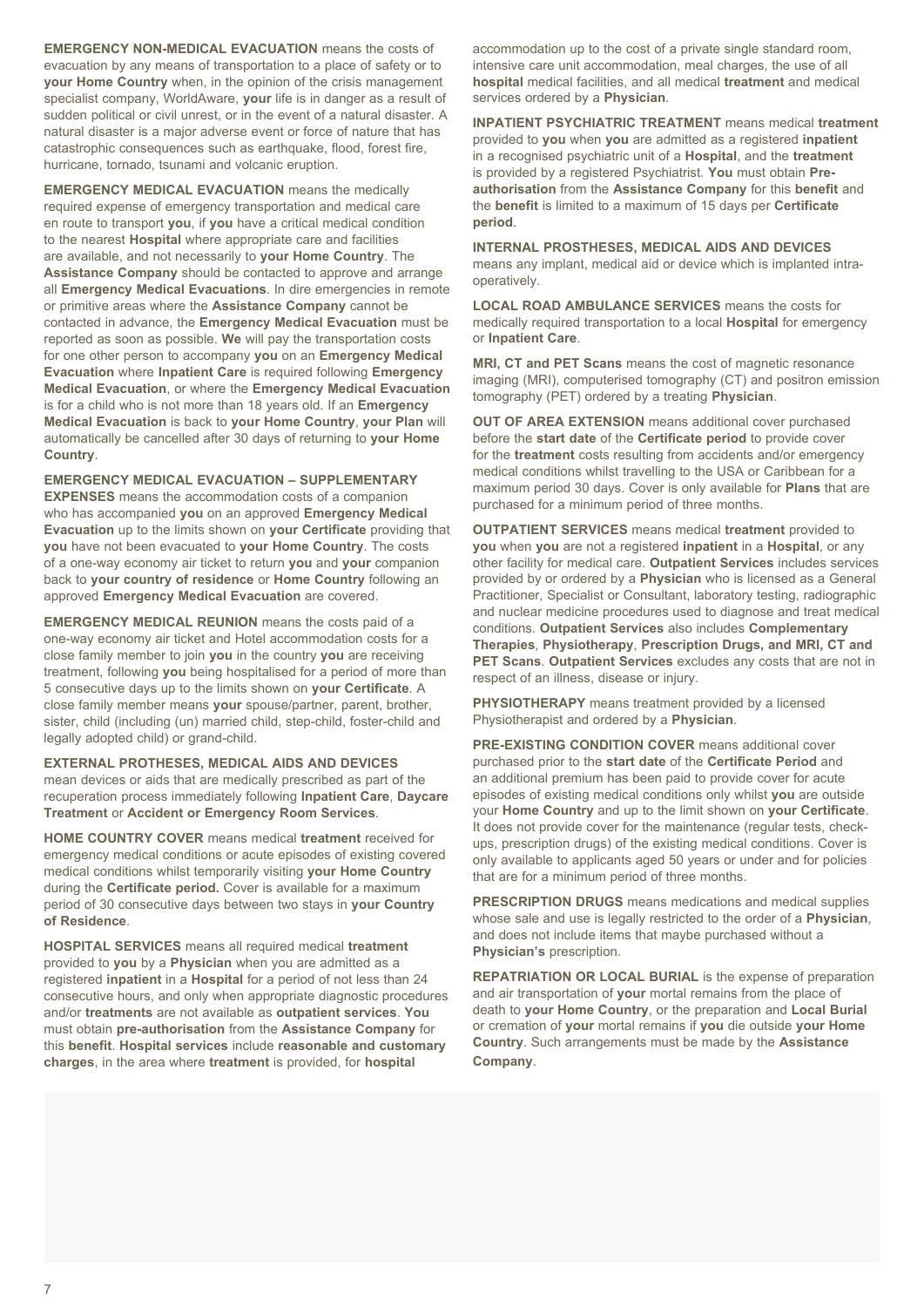# 5. BENEFIT TABLE

This table gives a summary of the **benefits** covered by the **Plan**. Please refer to each **Benefit** Definition for a full explanation of the cover provided under each **benefit**.

# **OVERALL AGGREGATE LIMIT PER CERTIFICATE PERIOD £250,000/\$500,000/€375,000**

**PRE-AUTHORISATION IS REQUIRED FOR ALL CLAIMS WHERE THE COSTS ARE LIKELY TO EXCEED £1,000/\$1,700/€1,400 AND FOR ALL CLAIMS UNDER BENEFITS MARKED \*.**

| <b>MEDICAL EXPENSES</b>                                                                                                                                                     |                                                                                     | <b>EVACUATION AND REPATRIATION</b>                                                                                                                                      |  |
|-----------------------------------------------------------------------------------------------------------------------------------------------------------------------------|-------------------------------------------------------------------------------------|-------------------------------------------------------------------------------------------------------------------------------------------------------------------------|--|
|                                                                                                                                                                             |                                                                                     |                                                                                                                                                                         |  |
| <b>Hospital Services *</b><br>> Accommodation & meal charges<br>> All inpatient treatment<br>> Physician fees                                                               | Full Refund                                                                         | <b>Emergency Medical Evacuation *</b><br>Evacuation costs for acute medical conditions<br>facilities are inadequate<br><b>Emergency Medical Evacuation - Supplement</b> |  |
| > Surgeon & Anaesthetist fees<br>> Intensive Care Unit Charges                                                                                                              |                                                                                     | Costs of travel to return to Home Country or Co.<br>Hotel accommodation costs for companion if no                                                                       |  |
| <b>Accident and Emergency Room Treatment</b>                                                                                                                                | Full Refund                                                                         | Country<br>Policy will automatically cancel 30 days after re                                                                                                            |  |
| Inpatient Psychiatric Treatment *<br>Treatment in a hospital psychiatric unit                                                                                               | Full Refund up to a<br>Max 15 days                                                  | following emergency medical evacuation                                                                                                                                  |  |
| Daycare Treatment<br>Where a period of recovery is required in a Hospital bed                                                                                               | Full Refund                                                                         | <b>Emergency Medical Reunion*</b><br>Costs of travel and Hotel accommodation of a<br>you are in a hospital for 5 consecutive days                                       |  |
| Internal Prostheses, Medical Aids and Devices<br>Which are required intra-operatively                                                                                       | Full Refund                                                                         | Compassionate Home Travel *<br>Costs of travel to Home Country in the event of<br>family member                                                                         |  |
| <b>Outpatient Services</b><br>> GP, Specialist & Consultant Fees<br>> Prescription Drugs and Dressings<br>> X-rays, diagnostic & pathology tests, including MRI, CT and PET | Repatriation/Local Burial *<br>Where death occurs outside the Home Country<br>Up to |                                                                                                                                                                         |  |
| scans<br>> Physiotherapy                                                                                                                                                    | £5,000/\$10,000/€7,500<br>£50/\$100/€75 excess<br>per claim#                        | Local Road Ambulance Services                                                                                                                                           |  |
| <b>Complementary Therapies</b><br>Osteopathy, Chiropractic, Homeopathy, Acupuncture                                                                                         |                                                                                     | Emergency Non-Medical Evacuation *<br>Evacuation to a safe location in the event of life<br>resulting from political or civil unrest                                    |  |
| External Prostheses, Medical Aids and Devices<br>Which are medically required following Inpatient Treatment, Daycare<br>Treatment or Accident and Emergency Room Treatment  | £200/\$400/€300                                                                     | Evacuation to a safe location in the event of a                                                                                                                         |  |
| Dental Treatment Following an Accident<br>To restore or repair sound natural teeth                                                                                          | £500/\$1,000/€750                                                                   | <b>ADDITIONAL SERVICES</b>                                                                                                                                              |  |
| <b>Emergency Dental Treatment</b><br>For the immediate relief of dental pain                                                                                                | £200/\$400/€300                                                                     | <b>WORLDAWARE</b>                                                                                                                                                       |  |
| <b>Home Country Cover</b>                                                                                                                                                   | Up to benefit limits                                                                | <b>BLOODCARE FOUNDATION</b>                                                                                                                                             |  |
| Treatment of emergency medical conditions or acute episodes of<br>existing covered medical conditions whilst on a temporary visit to the<br>Home Country                    | shown above<br>Max 30 days                                                          | <b>BEST DOCTORS - Second Medical Opinion</b>                                                                                                                            |  |

| <b>EVACUATION AND REPATRIATION</b>                                                                                                                                                                                                                                                                                            |                                                 |
|-------------------------------------------------------------------------------------------------------------------------------------------------------------------------------------------------------------------------------------------------------------------------------------------------------------------------------|-------------------------------------------------|
|                                                                                                                                                                                                                                                                                                                               |                                                 |
| <b>Emergency Medical Evacuation *</b><br>Evacuation costs for acute medical conditions where local medical<br>facilities are inadequate                                                                                                                                                                                       | Full Refund                                     |
| Emergency Medical Evacuation - Supplementary Expenses *<br>Costs of travel to return to Home Country or Country of Residence<br>Hotel accommodation costs for companion if not returned to Home<br>Country<br>Policy will automatically cancel 30 days after return to Home Country<br>following emergency medical evacuation | Single Economy<br>air ticket<br>up to 12 nights |
| <b>Emergency Medical Reunion *</b><br>Costs of travel and Hotel accommodation of a close family member if<br>you are in a hospital for 5 consecutive days                                                                                                                                                                     | Single Economy<br>air ticket<br>up to 12 nights |
| Compassionate Home Travel *<br>Costs of travel to Home Country in the event of the death of a close<br>family member                                                                                                                                                                                                          | One return economy<br>air ticket                |
| Repatriation/Local Burial *<br>Where death occurs outside the Home Country                                                                                                                                                                                                                                                    | £10,000/\$20,000/€15,000                        |
| Local Road Ambulance Services                                                                                                                                                                                                                                                                                                 | Full Refund                                     |
| <b>Emergency Non-Medical Evacuation *</b><br>Evacuation to a safe location in the event of life-threatening situations<br>resulting from political or civil unrest<br>Evacuation to a safe location in the event of a natural disaster.                                                                                       | Full Refund                                     |

| <b>ADDITIONAL SERVICES</b>                   |          |
|----------------------------------------------|----------|
| <b>WORLDAWARE</b>                            | Included |
| <b>BLOODCARE FOUNDATION</b>                  | Included |
| <b>BEST DOCTORS - Second Medical Opinion</b> | Included |

# **OPTIONAL ADD-ON - ADDITIONAL PREMIUM REQUIRED**

| Out of Area Extension                        | £20.000/\$40.000/€30.000 |
|----------------------------------------------|--------------------------|
| For accidents and emergency conditions only. | Max 30 davs              |

**Pre-Existing Condition Cover**

For acute episodes of existing conditions (available to applicants purchasing a Plan of at least 3 months and less than 50 years) additional premium required.

£20,000/\$40,000/€30,000

# A **claim** is considered to be a course of **treatment** per diagnosed medical condition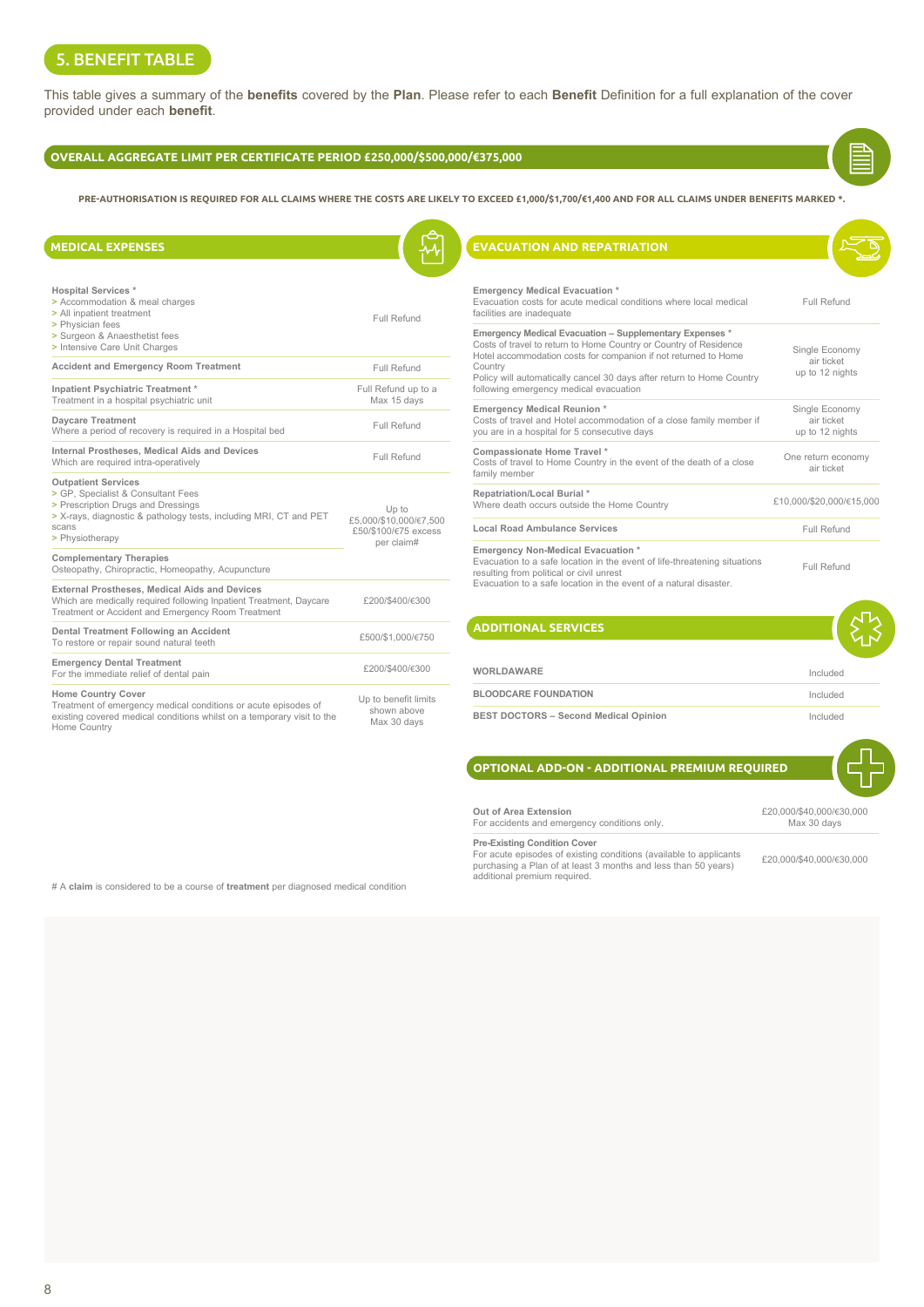# 6. WHAT IS NOT COVERED

The **Plan** does not provide cover for the following services, **treatment**, conditions, activities, and their related expenses and no **claims** will be met for the following:

- **> Pre-Existing Medical Conditions**, except as provided for under **Pre-Existing Condition Cover** and this **benefit** is shown on **your Certificate**.
- **>** The first 50% of any **claim** for **Hospital Services** and **Inpatient Psychiatric Treatment**, or any **claim** that is likely to exceed £1,000/\$1,700/€1,400 if **Pre-Authorisation** was not sought prior to incurring the costs.
- **>** All costs for **treatment** in respect of medical expenses incurred after the **expiry date** of the **Certificate**.
- **>** Any costs incurred in the **USA or Caribbean**, except as defined under **Out of Area Extension** and this **benefit** is shown on **your Certificate**.
- **>** Services or **treatment** in any long term care facility, spa, hydroclinic, sanatorium, nursing home or home for the aged that is not a **Hospital**.
- **>** Any costs incurred in **your Home Country**, except as defined under **Home Country Cover**.
- **>** Any costs relating to home nursing.
- **>** Routine medical examinations, including annual routine diagnostic, vaccinations, the issue of medical certificates and attestations, and examinations as to suitability for employment or travel.
- **>** Routine eye and ear examinations, including the cost of spectacles, contact lenses and hearing aids.
- **> Treatment** relating to birth defects and congenital Illnesses (including hereditary conditions).
- **>** Tests and **treatment** relating to infertility and any form of assisted reproduction.
- **> Treatment** of any psychological or psychiatric disorders, and **treatment** (including Prescription Drugs) of anxiety, stress, depression and phobic states, except as defined under **Inpatient Psychiatric Treatment** and this benefit is shown on **your Certificate**.
- **> Treatment**, diagnostic procedures (including sleep study) and **Prescription Drugs** for sleep disorders, including for example sleep apnoea, sleep related breathing problems, snoring or insomnia.
- **>** All elective cosmetic surgery and subsequent complications related to the surgery.
- **>** Costs resulting from self-inflicted injury, suicide, abuse of alcohol, drug addiction or abuse, and **treatment** of sexually transmitted diseases.
- **>** Acquired Immune Deficiency Syndrome (AIDS), AIDS-related Complex Syndrome (ARCS) and all diseases caused by and/or related to the virus HIV positive.
- **>** Costs resulting from racing of any form other than on foot, and all professional sports.
- **> Treatment** by a family member and any autotherapy including **Prescription Drugs**.
- **> Treatment** that is not scientifically recognised, or established practice, or unproven or experimental, as considered by the relevant professional body.
- **> Treatment** and/or disabilities, costs and expenses resulting from participation in war, riots, strikes, lockouts, civil commotion, rebellion, revolution, insurrection, terrorism, military or usurped power or any illegal act, including resultant imprisonment.
- **> Treatment** resulting from the release of weapon(s) of mass destruction (nuclear, chemical or biological) whether such involve(s) an explosive sequence(s) or not.
- **>** Injury or illness while serving as a member of a police or military force or unit.
- **>** All costs directly or indirectly caused by or contributed to or arising from:
	- **–** ionising radiations or contamination by radioactivity from any nuclear fuel or from any nuclear waste from the combustion of nuclear fuel;
	- **–** the radioactive, toxic, explosive or other hazardous properties of any explosive nuclear assembly or nuclear component thereof.
- **>** All expenses of cryopreservation.
- **>** All expenses of introduction or re-introduction of living cells or living tissue.
- **>** All organ transplantation costs.
- **>** Costs in respect of Hormone Replacement Therapy (HRT) related to the **treatment** and symptoms of menopause.
- **> Treatment** for learning difficulties, hyperactivity, attention deficit disorder, speech therapy and developmental, social or behavioural problems.
- **>** Contraception, sterilisation or any **treatment** of sexual problems (including impotence, whatever the cause).
- **>** All costs relating to and including diagnosis of eating disorders.
- **>** All expenses relating to vitamins, minerals and other supplements, including homeopathic remedies, irrespective of whether these have been prescribed or not.
- **>** Any costs relating to **treatment** for, or as a result of, obesity, such as slimming aids, drugs, slimming classes or obesity surgery (including gastric bands/sleeves).
- **>** All costs related to rehabilitation care.
- **>** All costs relating to the **treatment** of cancer (malignant disease). If **you** are diagnosed with cancer, the **Plan** will pay for the cost of a single economy air ticket to your **Home Country**.
- **>** All abortions, except where there is an immediate threat to the life of the mother.
- **>** All costs relating to pregnancy and childbirth.
- **>** All dental **treatment** except as defined under **Dental Treatment Following an Accident** and **Emergency Dental Treatment** and these **benefits** are shown on **your Certificate**.
- **>** All elective dentures and elective cosmetic dental **treatment**.
- **>** The costs of precious metals used in dental **treatment**.
- **>** All costs relating to night guards.
- **>** All transportation costs occurred during trips specifically made for the purpose of obtaining medical **treatment** if not part of an approved **Emergency Medical Evacuation**, except as defined under **Local Road Ambulance Services**.
- **>** All **Emergency Medical Evacuation** costs for which **you** did not obtain **Pre-Authorisation** in advance by the **Assistance Company**, except as defined under **Emergency Medical Evacuation**.
- **>** Any costs relating to medical **treatment** required as a direct result of not following the medical advice given by a **Physician**.
- **>** Any **hospital** accommodation costs that are more expensive than a private standard single room as well as personal items such as telephone calls, newspapers, Wi-Fi, guest meals, toiletries or cosmetics.
- **>** All costs relating to orthotics for example insoles.
- **>** All costs relating to preventative treatment and medications.
- **>** In no case shall this insurance cover loss damage liability or expense directly or indirectly caused by or contributed to by, or arising from the use or operation of any computer, computer system, computer software programme, malicious code, computer virus or process or any other electronic system.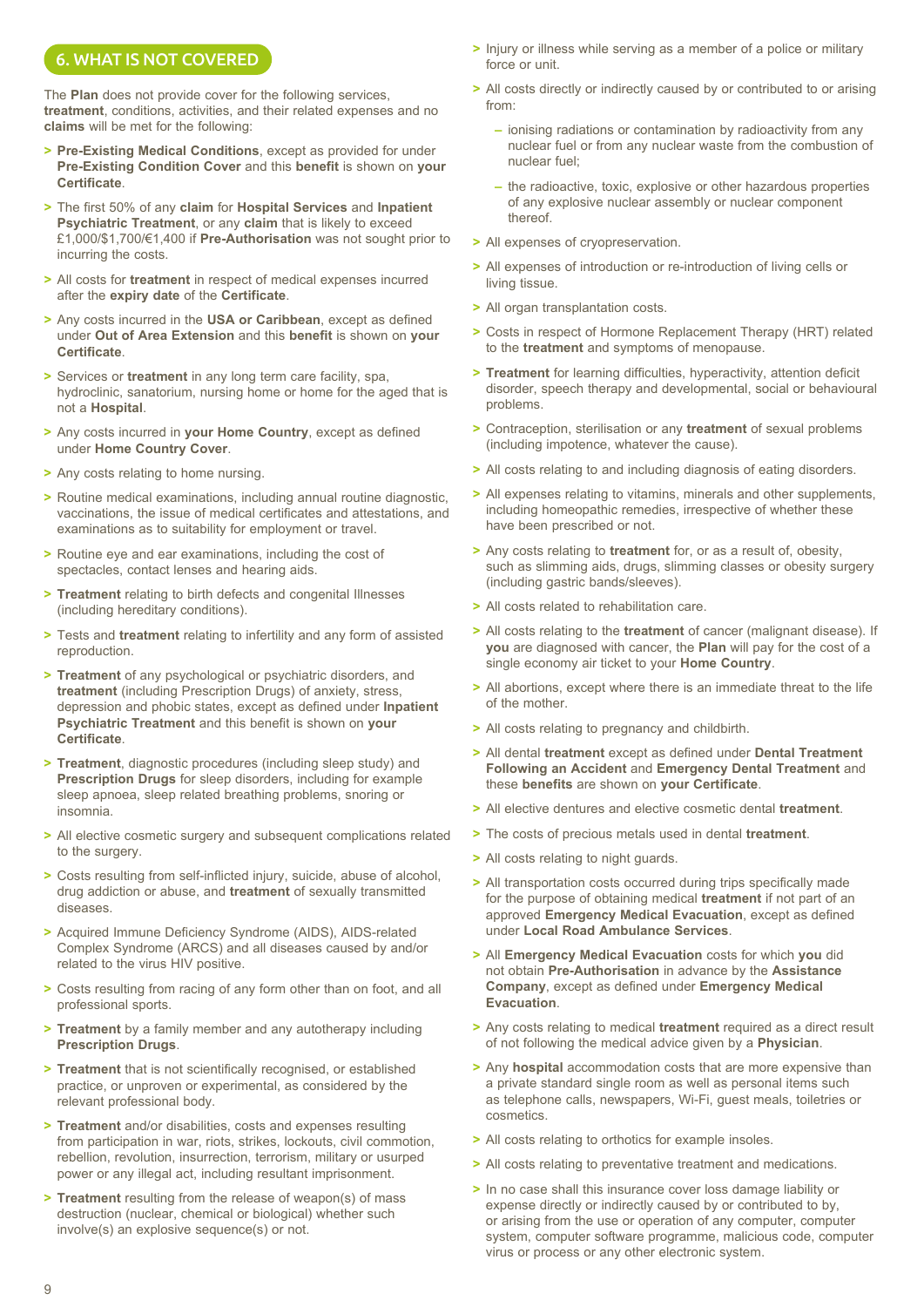

# **7.1 HOW TO MAKE A CLAIM**

**You** must provide **us** with written notice, which can be by post or email, of a **claim** as soon as practicably possible after the start of **treatment**. **You** must give **us** notice of a **claim** as soon as practicably possible even when the supporting documentation is not yet available.

**You** must provide a separate fully completed **claim** form for each medical condition that has been signed by the treating **Physician**. You must provide full supporting documentation, original invoices and receipts as soon as practicably possible. **We** will not provide reimbursement of any invoices/receipts received by **us** which are

more than 180 days old.

When **you** receive **treatment** for a condition/**benefit** covered by the **Plan**, **you** are eligible to **claim** from the start of the course of **treatment** until the **treatment** is concluded or until the expiry of **your Certificate**, or the termination of **your Plan**, whichever is earlier. Where a **benefit** is claimed for **treatment** received and **you**  subsequently **claim** for a new course of **treatment**, which is not in any way connected with the former **treatment**, the subsequent **Claim** will be regarded as a new **Claim**.

**We** will pay up to the limits shown in **your Certificate** for expenses incurred as a direct result of **you** suffering bodily injury, sickness, or disease during the **Certificate period**.

**You must contact the Assistance Company to obtain pre-authorisation before any costs are incurred for all claims under the following benefits: Hospital Services (inpatient treatment), Inpatient Psychiatric Treatment, and all benefits listed under Evacuation and Repatriation in the benefit table, and any other claim likely to exceed £1,000/\$1,700/€1,400 in the Certificate period. In the case of an emergency admission to a Hospital, the 24 hour Assistance Company must be notified of your admission as soon as practicably possible.**

**IF YOU FAIL TO CONTACT THE 24 HOUR ASSISTANCE COMPANY FOR PRE-AUTHORISATION IT WILL RESULT IN YOU BEING RESPONSIBLE FOR 50% OF THE COSTS OF EACH CLAIM.**

**IF YOU FAIL TO CONTACT THE 24 HOUR ASSISTANCE COMPANY PRIOR TO INCURRING COSTS FOR EMERGENCY MEDICAL EVACUATION CLAIMS YOUR CLAIM WILL NOT BE PAID, WITH THE EXCEPTION OF A DIRE EMERGENCY WHERE THE 24 HOUR ASSISTANCE COMPANY COULD NOT BE CONTACTED IN ADVANCE, BUT WERE INFORMED AS SOON AS PRACTICABLY POSSIBLE AFTER OF THE EVACUATION.**

| <b>TYPE OF CLAIM</b>                                                                                                         | <b>WHAT YOU NEED TO DO</b>                                                                                                                                                                                                                                                                                                                                                                                                                                                                                                                                                                                                                                                                                                                                                                                                                                                                                                                                                                                                                                                                                                                                                                                                                                                                         | <b>WHAT WE WILL DO</b>                                                                                                                                                                                                                                                                                                                                                                                                                                                                                                                                                                                                                                                                                                                                                                                                                                                                                                                                                                                                                |
|------------------------------------------------------------------------------------------------------------------------------|----------------------------------------------------------------------------------------------------------------------------------------------------------------------------------------------------------------------------------------------------------------------------------------------------------------------------------------------------------------------------------------------------------------------------------------------------------------------------------------------------------------------------------------------------------------------------------------------------------------------------------------------------------------------------------------------------------------------------------------------------------------------------------------------------------------------------------------------------------------------------------------------------------------------------------------------------------------------------------------------------------------------------------------------------------------------------------------------------------------------------------------------------------------------------------------------------------------------------------------------------------------------------------------------------|---------------------------------------------------------------------------------------------------------------------------------------------------------------------------------------------------------------------------------------------------------------------------------------------------------------------------------------------------------------------------------------------------------------------------------------------------------------------------------------------------------------------------------------------------------------------------------------------------------------------------------------------------------------------------------------------------------------------------------------------------------------------------------------------------------------------------------------------------------------------------------------------------------------------------------------------------------------------------------------------------------------------------------------|
| <b>OUTPATIENT AND</b><br><b>DENTAL CLAIMS</b><br>If you receive any medical<br>or dental treatment on an<br>outpatient basis | You must take a claim form with you when you<br>receive medical or dental treatment so that the<br>Physician/Dentist can complete Section C or D on<br>the claim form. You should complete Sections A, B<br>and E. A separate claim form is required for each<br>medical condition. Please ensure that all questions<br>are fully answered - ticks and dashes will not be<br>accepted and may delay the settlement of your<br>claim. If the claim form is not fully completed we<br>will return it to you. We do not pay for any charges<br>related to the completion of a claim form.<br>The fully completed claim form along with the<br>original invoices and/or receipts should be sent to<br>us at the following address:<br>April International UK<br><b>Minster House</b><br>42 Mincing Lane<br>London. EC3R 7AE<br>United Kingdom<br>If the claim is less than £1,000/\$1,700/€1,400<br>you can submit the claim form and copies of the<br>invoices and/or receipts by email to:<br>claims@april-international.co.uk<br>You must retain the original documents as we<br>reserve the right to request them.<br>We must receive notification of a claim as soon as<br>practicably possible after the start of treatment.<br>We will not pay any invoices that are more than<br>180 days old. | Once we have reviewed the documentation<br>provided, we will send to you an Explanation<br>of Benefits and make payment of the covered<br>expenses directly into your chosen bank<br>account. Claims can be settled in any<br>currency that you choose (providing that such<br>currency can be freely purchased by our<br>Bank) and not necessarily in the currency of<br>the bills submitted or the currency of your<br>Plan. On submission of your first claim you<br>must provide us with your full bank account<br>details (including IBAN and SWIFT/BIC where<br>required) so that we can arrange for settlement<br>of your claim. We will apply the exchange<br>rate applicable on the date that we process<br>the claim. If you have an excess on your<br>Plan, this will be deducted from the eligible<br>costs before any reimbursement is made.<br>We will pay for any bank charges incurred in<br>submitting the funds into your account. We will<br>not pay for any charges made by your bank<br>for receiving the funds. |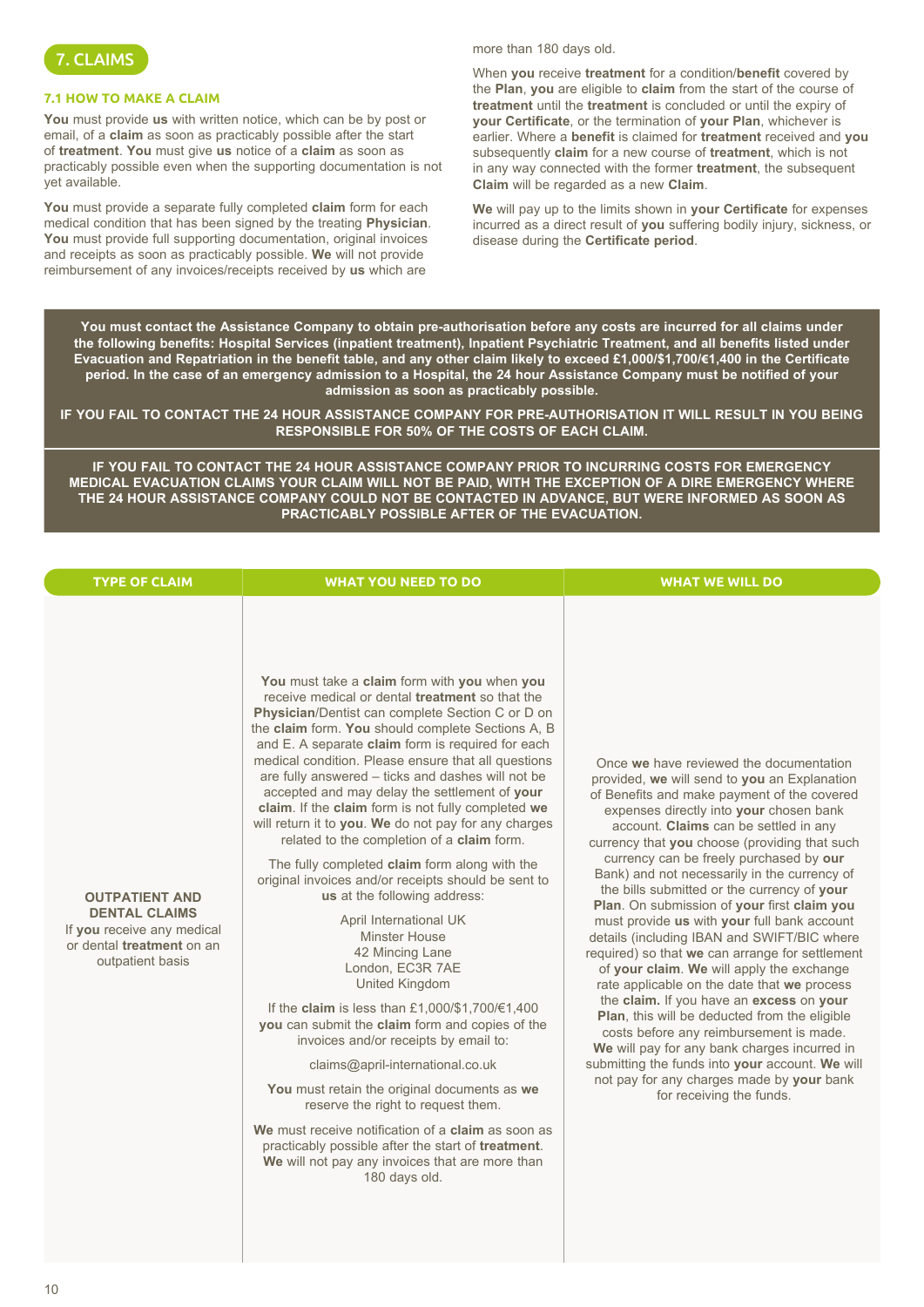| <b>TYPE OF CLAIM</b>                                                                                                                                                                                                                                                                                                                                            | <b>WHAT YOU NEED TO DO</b>                                                                                                                                                                                                                                                                                                                             | <b>WHAT WE WILL DO</b>                                                                                                                                                                                                                                                                                                                                                                                                                                                                                                                                                                                                                                                                                                                                                             |
|-----------------------------------------------------------------------------------------------------------------------------------------------------------------------------------------------------------------------------------------------------------------------------------------------------------------------------------------------------------------|--------------------------------------------------------------------------------------------------------------------------------------------------------------------------------------------------------------------------------------------------------------------------------------------------------------------------------------------------------|------------------------------------------------------------------------------------------------------------------------------------------------------------------------------------------------------------------------------------------------------------------------------------------------------------------------------------------------------------------------------------------------------------------------------------------------------------------------------------------------------------------------------------------------------------------------------------------------------------------------------------------------------------------------------------------------------------------------------------------------------------------------------------|
| <b>CLAIMS REQUIRING</b><br><b>PRE-AUTHORISATION</b><br>If your claim is likely to<br>exceed £1,000/\$1,700/€1,400<br>or if you are claiming for<br>benefit under Hospital<br><b>Services (inpatient</b><br>treatment), Inpatient<br>Psychiatric Treatment and<br>all benefits listed under<br><b>Evacuation and Repatriation</b><br>in the <b>benefit</b> table | You, or your representative must contact the<br>Assistance Company as soon as practicably<br>possible<br>Telephone +44 (0) 1243 621130<br>Fax: +44 (0) 1243 773169<br>Email: april-international@cegagroup.com                                                                                                                                         | The Assistance Company will contact you or<br>your treating Physician to obtain the required<br>medical information so that they can confirm that<br>the required treatment is covered by your Plan.<br>For any inpatient treatment they will issue a<br>Guarantee of Payment to the provider of your<br>medical care confirming what will be covered by<br>the Plan. The Hospital/Physician will send the<br>medical bills directly to the Assistance Company<br>who will arrange for direct settlement with the<br>Hospital/provider of medical care. If you have an<br>excess or co-insurance on your Plan this will<br>be deducted from the payment made and you will<br>be responsible for paying the costs not covered<br>directly to the Hospital/provider of medical care. |
| <b>EMERGENCY MEDICAL</b><br><b>EVACUATION</b><br>When you have an<br>emergency, critical or life-<br>threatening medical condition<br>and local medical facilities<br>may not be available to<br>provide the medical treatment<br>required<br><b>REPATRIATION OR LOCAL</b>                                                                                      | You must provide them with the following<br>information on the person who will be receiving<br>treatment:<br>> Full Name<br>> Date of Birth<br>> Certificate Number<br>> Name and contact details of Treating Physician<br>> Details of the medical condition<br>> Details of the <b>Hospital</b> , if the <b>claim</b> is for<br>inpatient treatment. | The Assistance Company will contact you or<br>your treating Physician to obtain the required<br>medical information so that they can assess your<br>medical condition and decide if medical evacuation<br>is required, by what means of transportation and<br>where would be the best place for you to receive<br>the required medical treatment. They will make<br>arrangements for transportation to the required<br>medical facility. They will also decide if a medical<br>escort is required. The Assistance Company will<br>settle any costs directly with the airline/evacuation<br>company/provider of medical care.<br>The Assistance Company will ask for medical<br>information in relation to the death and will ask                                                   |
| <b>BURIAL</b><br>If you or your covered<br>dependants die outside your<br>Home Country whilst covered<br>by the Plan<br><b>NON-MEDICAL</b><br><b>EVACUATION</b><br>When there is a life<br>threatening situation resulting<br>from political or civil unrest,<br>or your life is in danger as a                                                                 | In the event of dire emergencies in remote or<br>primitive areas where the Assistance Company<br>cannot be contacted in advance, an Emergency<br>Medical Evacuation must be reported as soon as<br>practicably possible.                                                                                                                               | for a copy of the death Certificate. They will<br>also confirm if Repatriation or Local Burial is<br>covered by your Plan and assist with making<br>any arrangements for repatriation of the mortal<br>remains. We will arrange to pay the providers<br>directly up to the limits shown on your Certificate.<br>The Assistance Company will refer your case<br>to WorldAware who will make contact with you to<br>assess your situation. WorldAware will make any<br>appropriate arrangements to move you to a place<br>of safety and we will make settlement directly with                                                                                                                                                                                                        |
| result of a natural disaster<br><b>BEST DOCTOR SERVICE</b><br>If you are receiving medical<br>treatment that is covered by<br>your Plan and you require a<br>second medical opinion on the<br>proposed treatment Plan                                                                                                                                           | <b>Contact Best Doctors directly</b><br>+44 (0) 203 608 9377<br>You will need to provide your full name, date of<br>birth and Certificate number. This is a completely<br>confidential service and will not have any impact<br>on your Plan.                                                                                                           | them for any costs incurred.<br>You will speak to a case handler who will<br>collect all of the relevant information regarding<br>your medical diagnosis. They will ask for your<br>permission to contact your treating Physician<br>and request your medical reports. These reports<br>are then sent to a specialist in the field of your<br>medical condition. The specialist will assess<br>the information and you with their findings in a<br>confidential document that you can present to<br>your treating Physician. We will not receive a<br>copy of the report. If you feel that the treatment<br>they have recommended is the route you would<br>like to take then we will confirm whether the<br>treatment is covered by your Plan.                                    |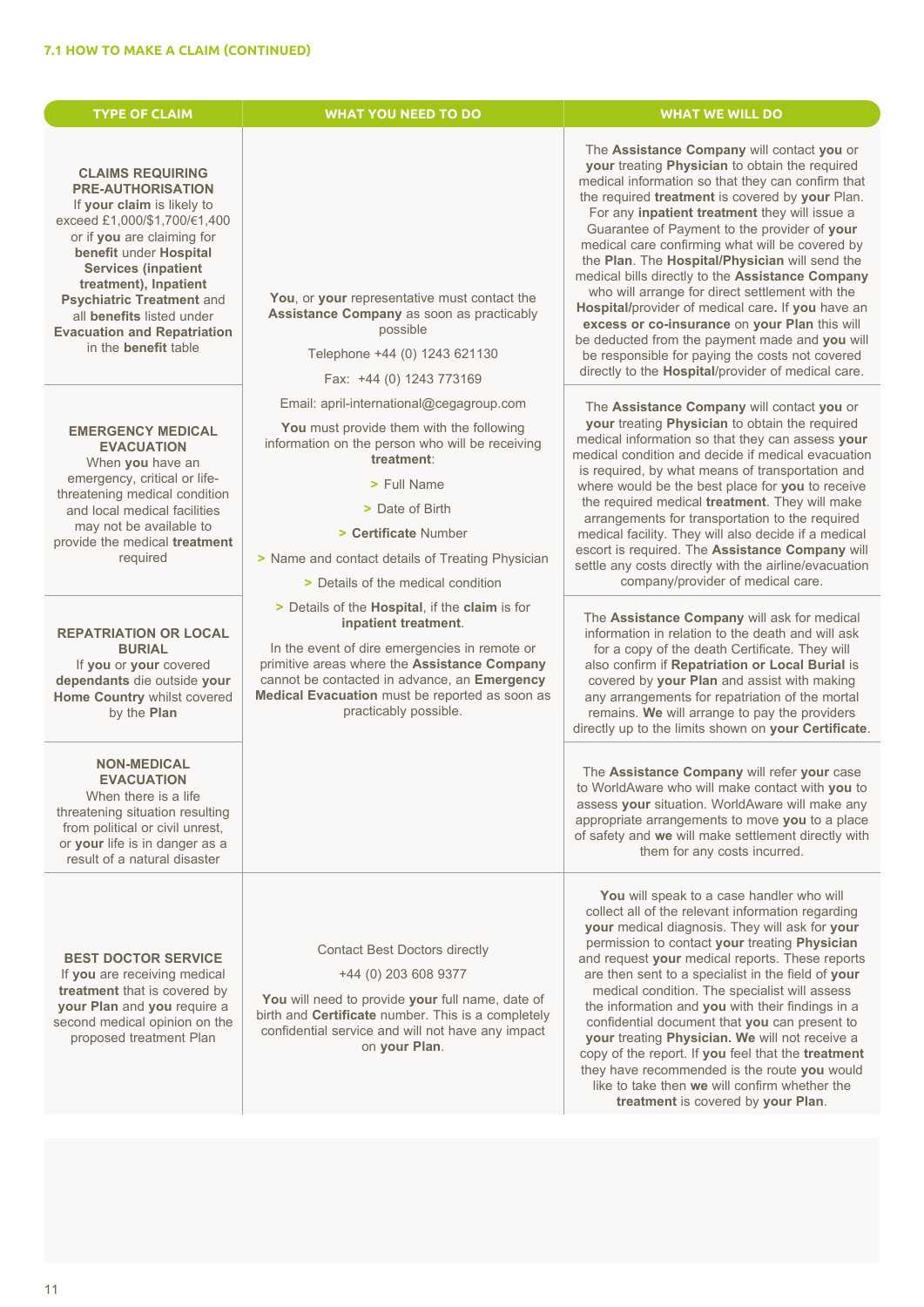# **7.2 DUAL INSURANCE**

If at the time of submitting a **claim**, **you** have more than one insurance policy in force, **we** will only pay **your claim** on a proportionate basis if **you** are entitled to reimbursement from any other source in respect of the same bodily injury, sickness, disease, death or expense. The **Insurer** of **your Plan** has the right to make a claim on any other insurance policy that **you** have in force.

## **7.3 RESOLVING DISPUTES**

If there is a difference of medical opinion in respect of any **claim**,

# 8. IMPORTANT INFORMATION

# **8.1 HOW TO COMPLAIN**

this will be settled between two medical experts appointed by the two sides of the dispute. Any differences of opinion between the two medical experts will be referred to an umpire appointed in writing by the two medical experts at the time of their appointment.

# **7.4 MEDICAL EXAMINATIONS**

**We/The Insurer** shall have the right and opportunity, through **our** medical representatives, to request that **you** undergo a medical examination whenever and so often as may be required within the duration of any **Claim**.

**Our** objective is to provide **you** with a high level of service at all times. With the best of intentions **we** have to accept that there may be an occasion where **you** feel that **we** have not met this objective. Should **you** have any questions or concerns about **your Plan**, please follow the procedures below:

|                                                                            | <b>WHAT YOU SHOULD DO</b>                                                                                                                                                                                                                                                                                                                      | <b>WHAT ACTION WILL BE</b><br><b>TAKEN</b>                                                                                   |  |
|----------------------------------------------------------------------------|------------------------------------------------------------------------------------------------------------------------------------------------------------------------------------------------------------------------------------------------------------------------------------------------------------------------------------------------|------------------------------------------------------------------------------------------------------------------------------|--|
| If you wish to<br>make a formal<br>complaint                               | You should contact April International UK Limited providing your Name, Certificate<br>Number and full details of your complaint. The contact details are:                                                                                                                                                                                      | We will acknowledge receipt<br>of your question or concern<br>and provide you with a                                         |  |
| relating to the<br>administration of<br>your Plan, or this<br>Policy Guide | April International UK<br>Minster House, 42 Mincing Lane, London, EC3R 7AE<br>Tel: +44 (0) 203 418 0470    Email: info@april-international.co.uk                                                                                                                                                                                               | response within 2 working<br>days. We will tell you what<br>the next steps are if you are<br>dissatisfied with our response. |  |
|                                                                            | IF THE INSURER IS XL CATLIN INSURANCE COMPANY UK LIMITED                                                                                                                                                                                                                                                                                       | We will provide you with<br>a copy of our complaints<br>procedure in writing.                                                |  |
| If you wish to<br>make a formal a                                          | You may refer the complaint to the Complaints Department at XL Catlin Services SE.<br>The address is:                                                                                                                                                                                                                                          |                                                                                                                              |  |
| complaint relating<br>to a claim under<br>your Plan you                    | <b>Complaints Department</b><br>XL Catlin Services SE, 20 Gracechurch Street, London, EC3V 0BG, United Kingdom<br>Tel: +44 (0) 207 743 8487    Email: axaxlukcomplaints@axaxl.com                                                                                                                                                              |                                                                                                                              |  |
| may do so at any<br>time                                                   | XL Catlin Services SE acts on XL Catlin Insurance Company UK Limited's behalf in the<br>administration of complaints.                                                                                                                                                                                                                          | You will be provided with<br>a response within eight                                                                         |  |
|                                                                            | XL Catlin Insurance Company UK Limited is authorised by the Prudential Regulation<br>Authority and regulated by the Financial Conduct Authority and the Prudential Regulation<br>Authority (Firm Reference No. 423308).                                                                                                                        | (8) weeks of the Insurer<br>receiving your complaint.<br>The final response will state<br>whether they accept or             |  |
|                                                                            | Registered Office: 20 Gracechurch Street, London, EC3V 0BG.<br>Registered in England Number 5328622.                                                                                                                                                                                                                                           | reject your complaint.<br>Full reasons will be given if                                                                      |  |
|                                                                            | You can check this information on the FCA's website at www.fca.org.uk, which includes<br>a register of all the firms they regulate or you can call the FCA on 0800 111 6768.                                                                                                                                                                   | your complaint is rejected.                                                                                                  |  |
|                                                                            | IF THE INSURER IS CATLIN UNDERWRITING AGENCIES LIMITED                                                                                                                                                                                                                                                                                         |                                                                                                                              |  |
|                                                                            | You may refer the complaint to the Complaints Department at XL Catlin Services SE.<br>The address is:                                                                                                                                                                                                                                          |                                                                                                                              |  |
|                                                                            | <b>Complaints Department</b><br>XL Catlin Services SE, 20 Gracechurch Street, London, EC3V 0BG, United Kingdom<br>Tel: +44 (0) 207 743 8487<br>Email: axaxlukcomplaints@axaxl.com                                                                                                                                                              | You will be provided with<br>a response within eight                                                                         |  |
|                                                                            | XL Catlin Services SE acts on Catlin Underwriting Agencies Limited's behalf in the<br>administration of complaints.                                                                                                                                                                                                                            | (8) weeks of the Insurer<br>receiving your complaint.                                                                        |  |
|                                                                            | If you still remain dissatisfied, it may be possible to refer the complaint to Lloyd's.<br>Details of Lloyd's complaints procedures are set out in a leaflet "Your Complaint -<br>How We Can Help" available at www.lloyds.com/complaints and are also available<br>from Catlin Underwriting Agencies at the below address or from Lloyd's at: | The final response will state<br>whether they accept or<br>reject your complaint.<br>Full reasons will be given if           |  |
|                                                                            | Lloyd's Complaints, One Lime Street, London, EC3M 7HA, United Kingdom                                                                                                                                                                                                                                                                          | your complaint is rejected.                                                                                                  |  |
|                                                                            | Catlin Underwriting Agencies Limited is authorised by the Prudential Regulation Authority<br>and regulated by the Financial Conduct Authority and the Prudential Regulation Authority<br>(Firm Reference No. 204848).                                                                                                                          |                                                                                                                              |  |
|                                                                            | Registered Office: 20 Gracechurch Street, London, EC3V 0BG.<br>Registered in England Number 1815126.                                                                                                                                                                                                                                           |                                                                                                                              |  |
|                                                                            | You can check this information on the FCA's website at www.fca.org.uk, which includes<br>a register of all the firms they regulate or you can call the FCA on 0800 111 6768.                                                                                                                                                                   |                                                                                                                              |  |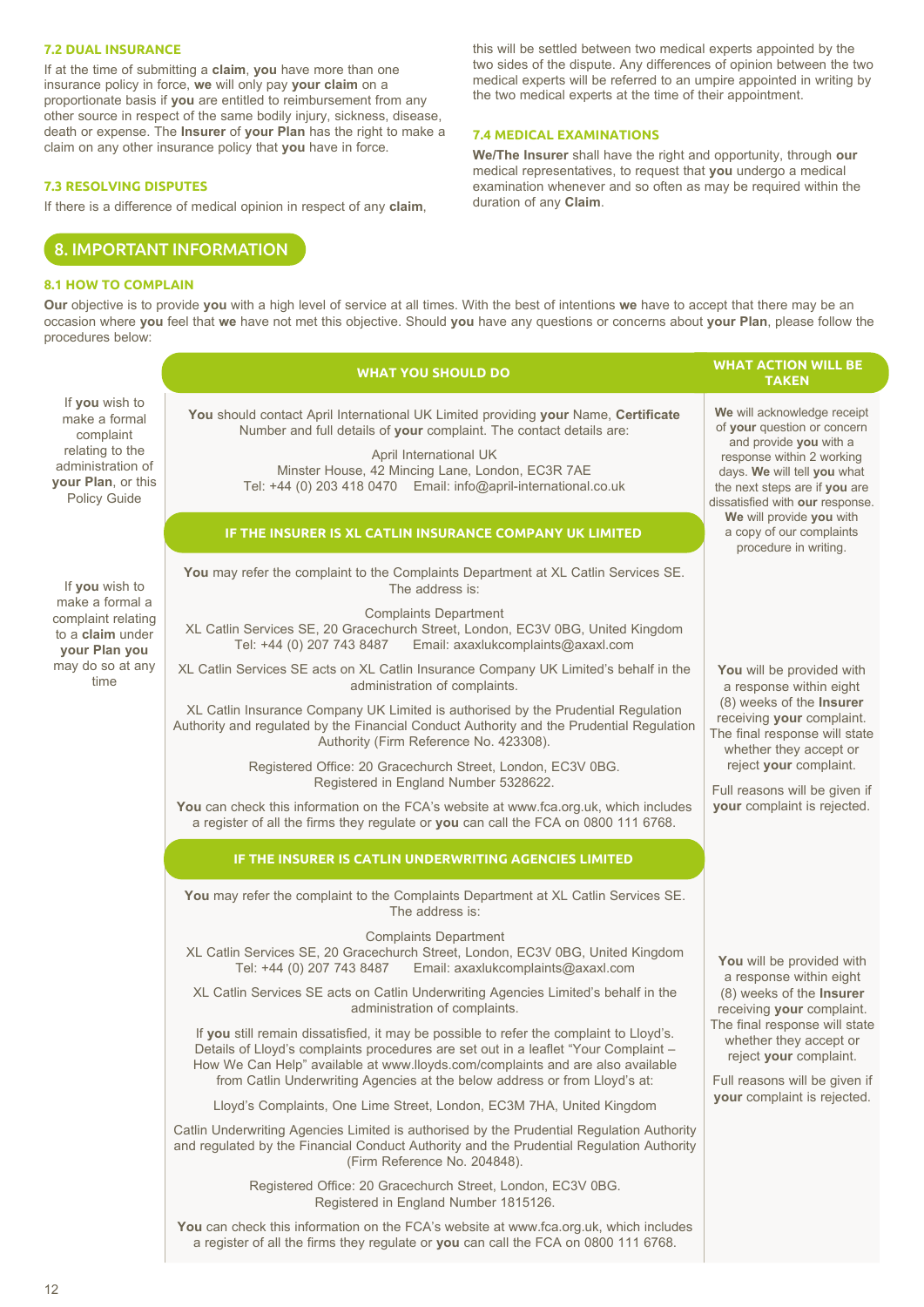|                                  | IF THE INSURER IS XL INSURANCE COMPANY SE                                                                                                                                                                                                                                                                                                                                                                                                                                                                                                                                    |                                                                                        |  |
|----------------------------------|------------------------------------------------------------------------------------------------------------------------------------------------------------------------------------------------------------------------------------------------------------------------------------------------------------------------------------------------------------------------------------------------------------------------------------------------------------------------------------------------------------------------------------------------------------------------------|----------------------------------------------------------------------------------------|--|
|                                  | You may refer the complaint to the Complaints Department at XL Catlin Services SE.<br>The address is:                                                                                                                                                                                                                                                                                                                                                                                                                                                                        |                                                                                        |  |
|                                  | <b>Complaints Department</b><br>XL Catlin Services SE, 20 Gracechurch Street, London, EC3V 0BG, United Kingdom<br>Tel: +44 (0) 207 743 8487 Email: axaxlukcomplaints@axaxl.com                                                                                                                                                                                                                                                                                                                                                                                               | You will be provided with<br>a response within eight                                   |  |
|                                  | XL Catlin Services SE acts on XL Insurance Company SE's behalf in the administration<br>of complaints.                                                                                                                                                                                                                                                                                                                                                                                                                                                                       | (8) weeks of the Insurer<br>receiving your complaint.<br>The final response will state |  |
|                                  | XL Insurance Company SE is a European public limited liability company and is<br>regulated by the Central Bank of Ireland.                                                                                                                                                                                                                                                                                                                                                                                                                                                   | whether they accept or<br>reject your complaint.                                       |  |
|                                  | Registered Office: 8 St. Stephen's Green, Dublin 2 D02 VK30, Ireland.<br>Registered in Ireland Number 641686.                                                                                                                                                                                                                                                                                                                                                                                                                                                                | Full reasons will be given if<br>your complaint is rejected.                           |  |
|                                  | You can check this information on the Central Bank of Ireland's website at<br>www.centralbank.ie, which includes a register of all the firms they regulate.                                                                                                                                                                                                                                                                                                                                                                                                                  |                                                                                        |  |
|                                  | <b>WHAT YOU SHOULD DO</b>                                                                                                                                                                                                                                                                                                                                                                                                                                                                                                                                                    | <b>WHAT ACTION WILL BE</b><br><b>TAKEN</b>                                             |  |
|                                  | If, after exhausting all of the above methods, you are still dissatisfied with the outcome<br>of your complaint, or you have not received a response within eight (8) weeks, you<br>may have the right to refer your complaint to the Financial Ombudsman Service at:                                                                                                                                                                                                                                                                                                        |                                                                                        |  |
|                                  | <b>Exchange Tower</b><br>London, E14 9SR                                                                                                                                                                                                                                                                                                                                                                                                                                                                                                                                     |                                                                                        |  |
|                                  | Email: complaint.info@financial-ombudsman.org.uk                                                                                                                                                                                                                                                                                                                                                                                                                                                                                                                             |                                                                                        |  |
|                                  | Telephone Number: From within the United Kingdom                                                                                                                                                                                                                                                                                                                                                                                                                                                                                                                             |                                                                                        |  |
|                                  | 0800 0243 567<br>calls to this number are free on mobiles and landlines                                                                                                                                                                                                                                                                                                                                                                                                                                                                                                      |                                                                                        |  |
| If you are                       | 0300 1239 123<br>calls to this number costs no more than calls to 01 and 02 numbers                                                                                                                                                                                                                                                                                                                                                                                                                                                                                          | They will review your case                                                             |  |
| dissatisfied with<br>the outcome | From outside the United Kingdom<br>+44 (0) 20 7962 0500<br>Fax Number: +44 (0) 20 7964 1001<br>Text Number 07860 027 586 Call back service                                                                                                                                                                                                                                                                                                                                                                                                                                   | and provide you with their<br>final decision.                                          |  |
|                                  | The Financial Ombudsman Service can look into most complaints from consumers and<br>small businesses. For more information contact them on the above number or address, or<br>view their website: www.financial-ombudsman.org.uk                                                                                                                                                                                                                                                                                                                                             |                                                                                        |  |
|                                  | The European Commission also provides an on-line dispute resolution (ODR) platform<br>that allows consumers to submit their complaint through a central site, which will forward<br>the complaint to the right Alternative Dispute Resolution (ADR) scheme. The ADR scheme<br>for XL Catlin Insurance Company UK Limited, Catlin Underwriting Agencies Limited and<br>XL Insurance Company SE is the Financial Ombudsman Service, which can be contacted<br>directly using the contact details above. For more information about ODR please visit<br>http://ec.europa.eu/odr |                                                                                        |  |

# **8.2 INSURANCE GUARANTEE SCHEMES**

XL Catlin Insurance Company UK Limited and Catlin Underwriting Agencies Limited are covered by the Financial Services Compensation Scheme. **You** may be entitled to compensation from the scheme if **we** are unable to meet **our** obligations under this contract of insurance. If **you** are entitled to compensation under the scheme, the level and extent of the compensation would depend on the nature of this contract of insurance. Further information about the scheme is available from the Financial Services Compensation Scheme (PO Box 300, Mitcheldean, GL17 1DY) and on their website: www.fscs.org.uk.

Depending upon where in the EEA **you** and/or the insured risk is located, there may be a local scheme that applies. Where a scheme is available in an EEA member state, it may cover only limited types of insurance (e.g compulsory motor cover) although some jurisdictions have wider schemes. If **you** have any questions, please contact **us**.

# **8.3 GOVERNING LAW AND JURISDICTION**

The parties are free to choose the law applicable to this policy. Unless specifically agreed to the contrary the contract of insurance shall be governed by the laws of England and Wales and subject to the exclusive jurisdiction of the courts of England.

Unless otherwise agreed the language of this **Plan** shall be English.

### **8.4 LEGAL PROCEEDINGS**

No action at law or equity shall be brought to recover under the **Plan** prior to expiration of 60 days after proof of **claim** has been submitted in accordance with this Policy Guide. Nor shall any such action be brought at all unless commenced within six years from the date of the **claim**.